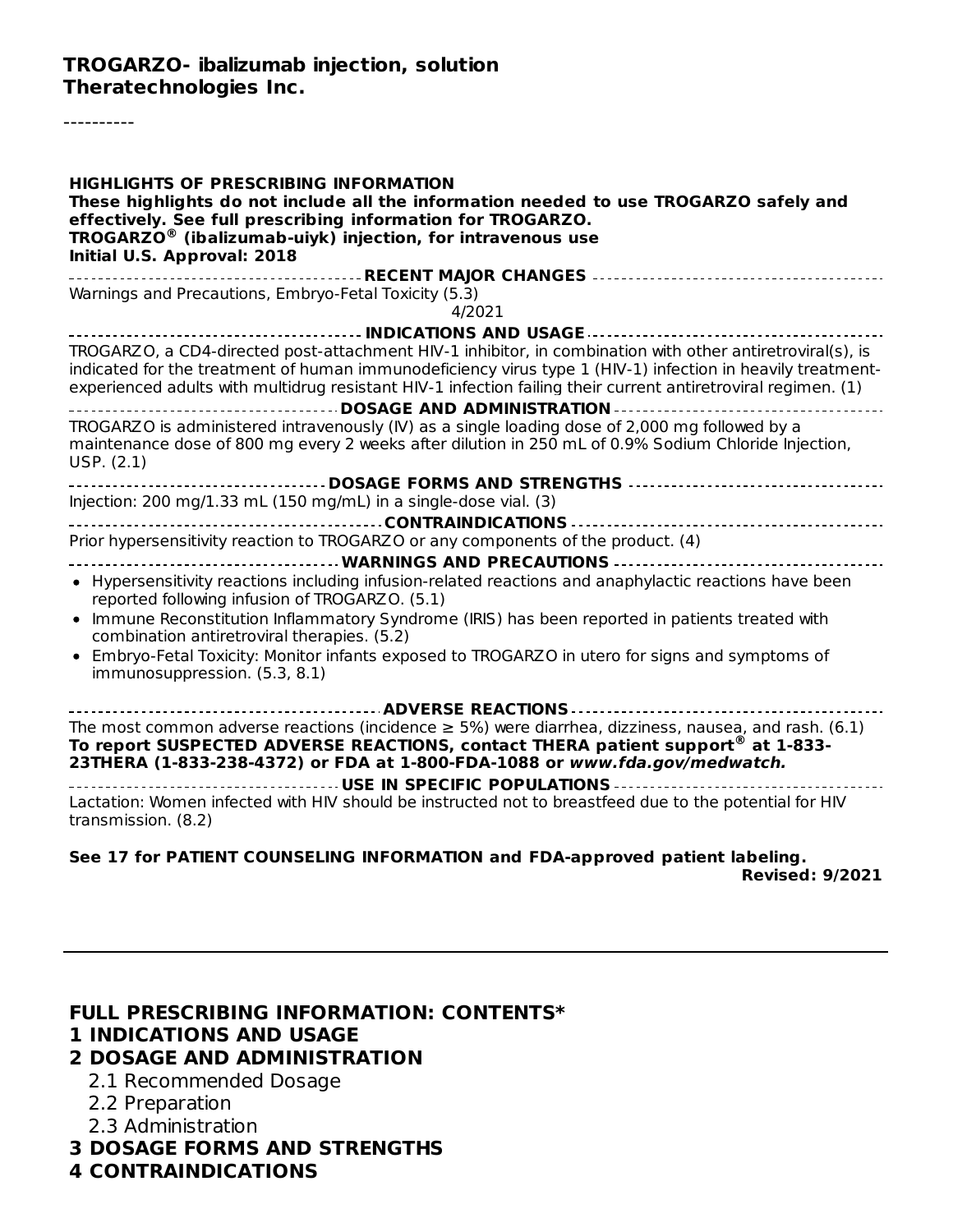### **5 WARNINGS AND PRECAUTIONS**

- 5.1 Hypersensitivity Including Infusion-Related and Anaphylactic Reactions
- 5.2 Immune Reconstitution Inflammatory Syndrome
- 5.3 Embryo-Fetal Toxicity

### **6 ADVERSE REACTIONS**

- 6.1 Clinical Trial Experience
- 6.2 Immunogenicity
- 6.3 Postmarketing Experience

## **8 USE IN SPECIFIC POPULATIONS**

- 8.1 Pregnancy
- 8.2 Lactation
- 8.4 Pediatric Use
- 8.5 Geriatric Use

### **11 DESCRIPTION**

## **12 CLINICAL PHARMACOLOGY**

- 12.1 Mechanism of Action
- 12.2 Pharmacodynamics
- 12.3 Pharmacokinetics
- 12.4 Microbiology

### **13 NONCLINICAL TOXICOLOGY**

13.1 Carcinogenesis, Mutagenesis, Impairment of Fertility

### **14 CLINICAL STUDIES**

### **16 HOW SUPPLIED/STORAGE AND HANDLING**

### **17 PATIENT COUNSELING INFORMATION**

 $\ast$  Sections or subsections omitted from the full prescribing information are not listed.

## **FULL PRESCRIBING INFORMATION**

### **1 INDICATIONS AND USAGE**

TROGARZO, in combination with other antiretroviral(s), is indicated for the treatment of human immunodeficiency virus type 1 (HIV-1) infection in heavily treatment-experienced adults with multidrug resistant HIV-1 infection failing their current antiretroviral regimen.

## **2 DOSAGE AND ADMINISTRATION**

### **2.1 Recommended Dosage**

TROGARZO is available in a single-dose, 2 mL vial containing 150 mg/mL of ibalizumabuiyk. Each vial delivers approximately 1.33 mL containing 200 mg of ibalizumab-uiyk.

TROGARZO is administered intravenously (IV), after diluting the appropriate number of vials in 250 mL of 0.9% Sodium Chloride Injection, USP. Patients should receive a single loading dose of 2,000 mg followed by a maintenance dose of 800 mg every 2 weeks.

Dose modifications of TROGARZO are not required when administered with any other antiretroviral or any other treatments.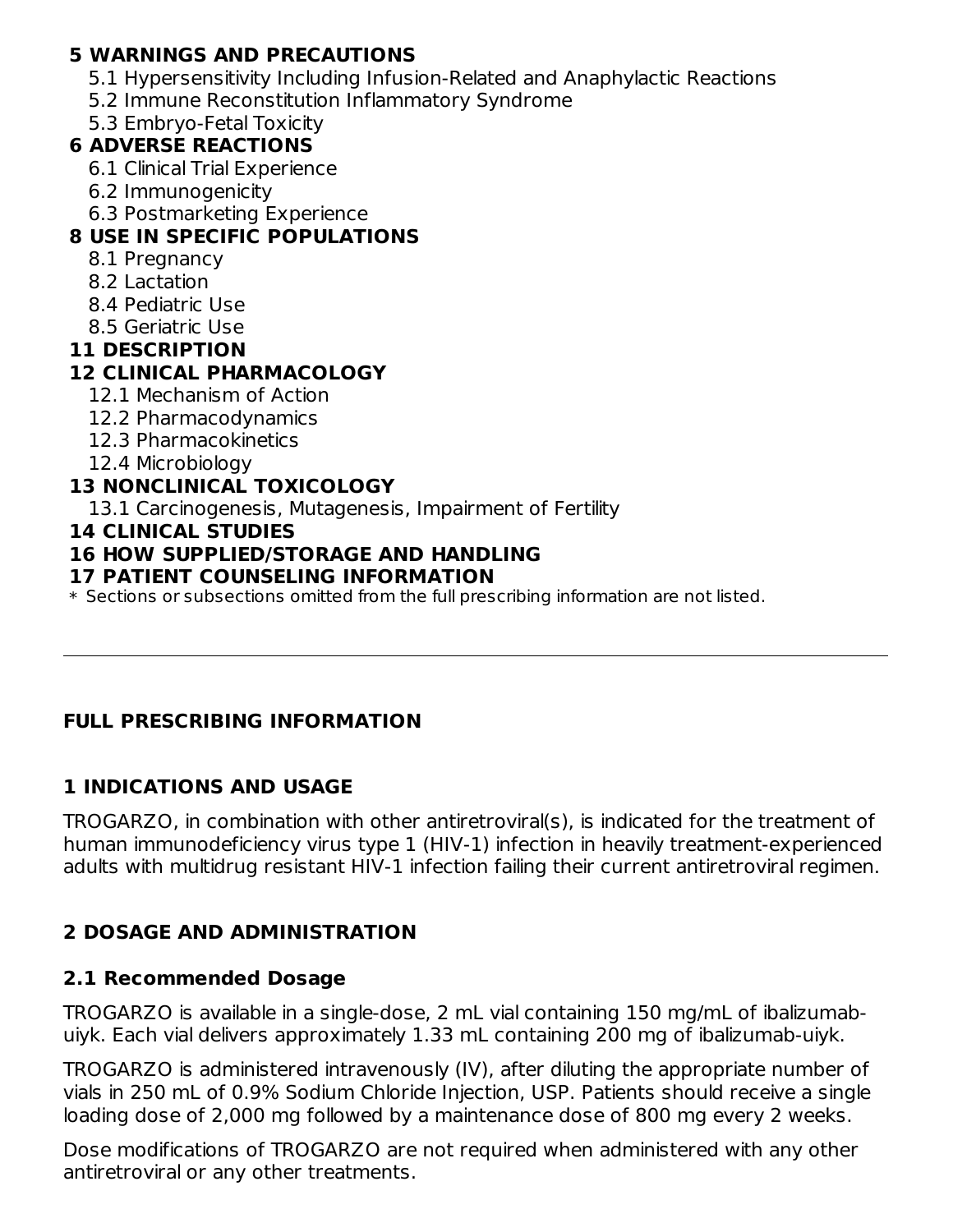## **2.2 Preparation**

Parenteral drug products should be inspected visually for particulate matter and discoloration prior to administration, whenever solution and container permit. Discard vial if solution is cloudy, if there is pronounced discoloration or if there is foreign particulate matter.

See Table 1 for the appropriate number of vials required to prepare both the loading dose of 2,000 mg and the maintenance doses of 800 mg.

| <b>TROGARZO Dose</b>        | <b>TROGARZO Vials</b><br>(Total Volume to be<br>Withdrawn) |
|-----------------------------|------------------------------------------------------------|
| Loading dose of 2,000<br>ma | 10 vials (13.3 mL)                                         |
| Maintenance dose of 800     | 4 vials (5.32 mL)                                          |

### **Table 1. Recommended TROGARZO Dose and Number of Vials Per Administration**

TROGARZO solution for infusion should be prepared by a trained medical professional using aseptic technique as follows:

- Remove the flip-off cap from the single-dose vial and wipe with an alcohol swab.
- Insert sterile syringe needle into the vial through the center of the stopper and withdraw 1.33 mL from each vial (NOTE: a small residual amount may remain in the vial, discard unused portion) and transfer into a 250 mL intravenous bag of 0.9% Sodium Chloride Injection, USP. Other intravenous diluents must not be used to prepare the TROGARZO solution for infusion.
- Once diluted, the TROGARZO solution should be administered immediately.
- If not administered immediately, store the diluted TROGARZO solution at room temperature (20°C to 25°C, 68°F to 77°F) for up to 4 hours, or refrigerated (2°C to 8°C, 36°F to 46°F) for up to 24 hours. If refrigerated, allow the diluted TROGARZO solution to stand at room temperature (20°C to 25°C, 68°F to 77°F) for at least 30 minutes but no more than 4 hours prior to administration.
- Discard partially used vials or empty vials of TROGARZO and any unused portion of the diluted TROGARZO solution.

## **2.3 Administration**

Diluted TROGARZO solution should be administered by a trained medical professional.

Administer TROGARZO as an IV infusion in the cephalic vein of the patient's right or left arm. If this vein is not accessible, an appropriate vein located elsewhere can be used. Do not administer TROGARZO as an intravenous push or bolus.

The duration of the first infusion (loading dose) should be no less than 30 minutes. If no infusion-associated adverse reactions have occurred, the duration of the subsequent infusions (maintenance doses) can be decreased to no less than 15 minutes.

After the infusion is complete, flush with 30 mL of 0.9% Sodium Chloride Injection, USP.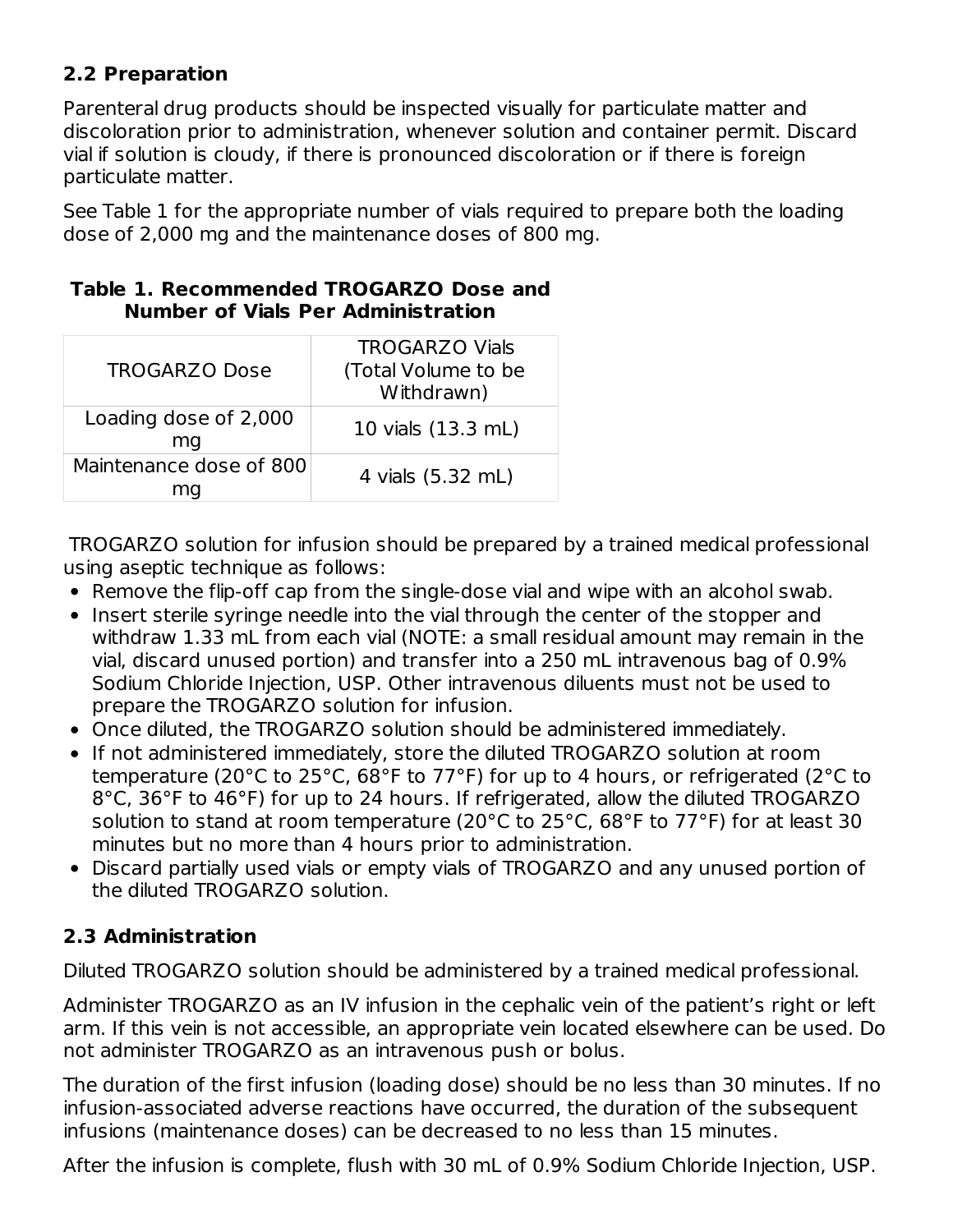All patients must be observed for 1 hour after completion of TROGARZO administration for at least the first infusion. If the patient does not experience an infusion-associated adverse reaction, the post-infusion observation time can be reduced to 15 minutes thereafter.

If a maintenance dose (800 mg) of TROGARZO is missed by 3 days or longer beyond the scheduled dosing day, a loading dose (2,000 mg) should be administered as early as possible. Resume maintenance dosing (800 mg) every 14 days thereafter.

## **3 DOSAGE FORMS AND STRENGTHS**

Injection: 200 mg/1.33 mL (150 mg/mL) colorless to slightly yellow and clear to slightly opalescent solution with no visible particles in a single-dose vial.

## **4 CONTRAINDICATIONS**

TROGARZO is contraindicated in patients with a prior hypersensitivity reaction to TROGARZO or any components of the product [see Warnings and Precautions (5.1)].

## **5 WARNINGS AND PRECAUTIONS**

## **5.1 Hypersensitivity Including Infusion-Related and Anaphylactic Reactions**

Hypersensitivity reactions including infusion-related reactions and anaphylactic reactions have been reported following infusion of TROGARZO during post-approval use. Symptoms may include dyspnea, angioedema, wheezing, chest pain, chest tightness, cough, hot flush, nausea, and vomiting. If signs and symptoms of an anaphylactic or other clinically significant hypersensitivity reaction occur, immediately discontinue administration of TROGARZO and initiate appropriate treatment. The use of TROGARZO is contraindicated in patients with known hypersensitivity with TROGARZO [see Contraindications (4), Adverse Reactions (6.3)].

## **5.2 Immune Reconstitution Inflammatory Syndrome**

Immune reconstitution inflammatory syndrome has been reported in one patient treated with TROGARZO in combination with other antiretrovirals. During the initial phase of combination antiretroviral therapies, patients whose immune systems respond may develop an inflammatory response to indolent or residual opportunistic infections, which may necessitate further evaluation and treatment.

## **5.3 Embryo-Fetal Toxicity**

Based on animal data, TROGARZO may cause reversible immunosuppression (CD4+ T cell and B cell lymphocytopenia) in infants born to mothers exposed to TROGARZO during pregnancy. Immune phenotyping of the peripheral blood and expert consultation are recommended to provide guidance regarding monitoring and management of exposed infants based on the degree of immunosuppression observed. The safety of administering live or live-attenuated vaccines in exposed infants is unknown. *[See Use In*] Specific Populations (8.1)].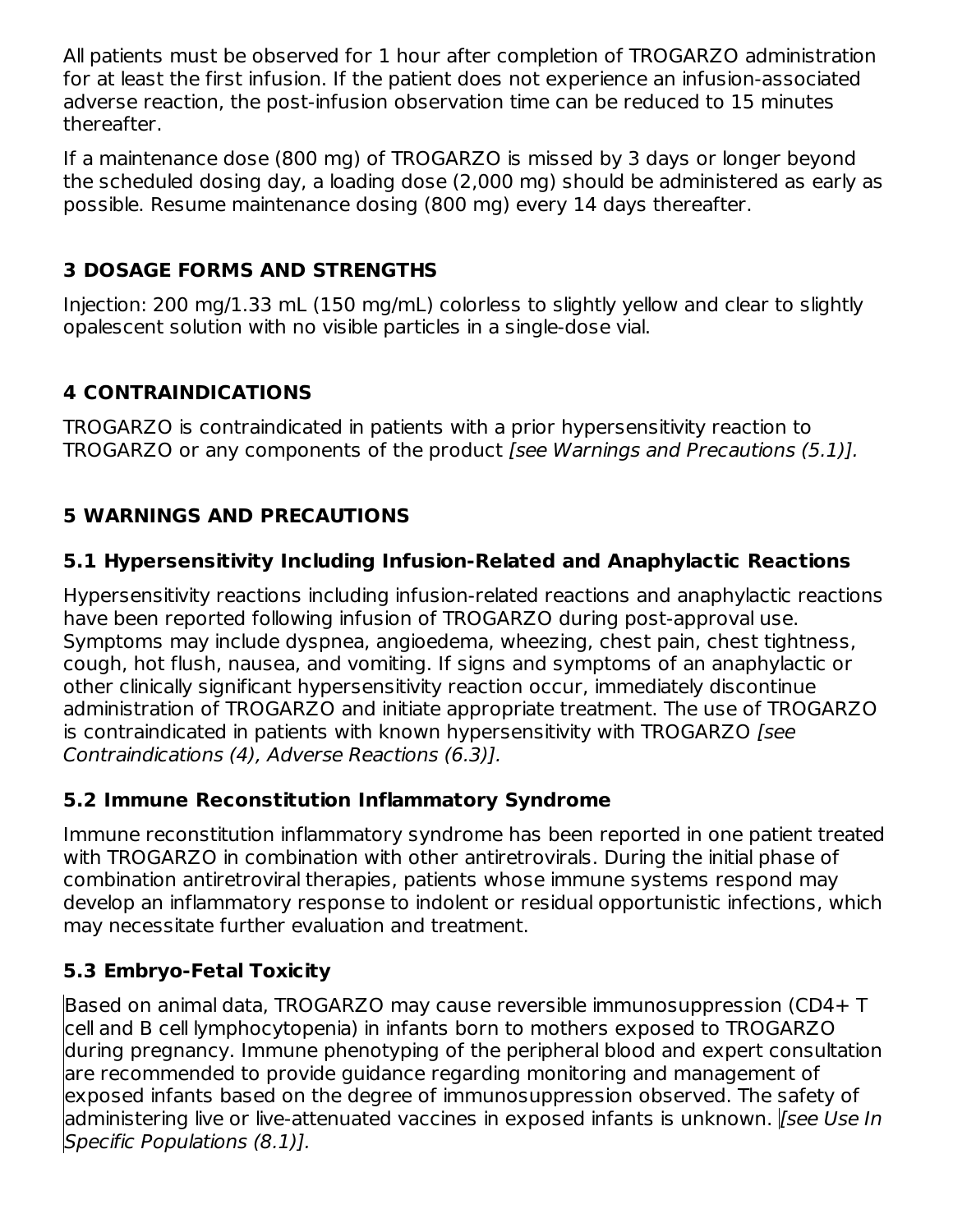### **6 ADVERSE REACTIONS**

The following adverse drug reactions are discussed in other sections of the labeling:

• Immune Reconstitution Inflammatory Syndrome *[see Warnings and Precautions*  $(5.2)$ ]

## **6.1 Clinical Trial Experience**

Because clinical trials are conducted under widely varying conditions, adverse reaction rates observed in the clinical trials of a drug cannot be directly compared to rates in the clinical trials of another drug and may not reflect the rates observed in practice.

A total of 292 patients with HIV-1 infection have been exposed to TROGARZO IV infusion.

### Trial TMB-301

The primary safety assessment of TROGARZO is based on 24 weeks of data from Trial TMB-301. TMB-301 was a single-arm trial of TROGARZO which enrolled 40 heavily treatment-experienced subjects with multidrug resistant HIV-1 on a failing HIV treatment regimen. Subjects received a single 2,000 mg IV loading dose of TROGARZO followed seven days later by the initiation of an optimized background regimen (OBR) including at least one agent to which the subject's virus was susceptible. Two weeks after the TROGARZO loading dose, 800 mg of TROGARZO was administered IV. The IV administration of TROGARZO 800 mg was continued every 2 weeks through Week 25.

The most common adverse reactions (all Grades) reported in at least 5% of subjects were diarrhea, dizziness, nausea, and rash. Table 2 shows the frequency of adverse reactions occurring in 5% or more of subjects.

### **Table 2. Adverse Reactions (All Grades) Reported in ≥ 5% of Subjects Receiving TROGARZO and Optimized Background Regimen for 23 Weeks in Trial TMB-301**

|                  | % Subjects<br>$N=40$ |
|------------------|----------------------|
| Diarrhea         | 8%                   |
| <b>Dizziness</b> | 8%                   |
| Nausea           | 5%                   |
| $Rash^*$         | 5%                   |

\* Includes pooled terms "rash", "rash erythematous", "rash generalized", "rash macular", "rash maculopapular", and "rash papular"

Most (90%) of the adverse reactions reported were mild or moderate in severity. Two subjects experienced severe adverse reactions: one subject had a severe rash and one subject developed immune reconstitution inflammatory syndrome manifested as an exacerbation of progressive multifocal leukoencephalopathy.

### Laboratory Abnormalities

Table 3 shows the frequency of laboratory abnormalities ( $\geq$  Grade 3) in Trial TMB-301.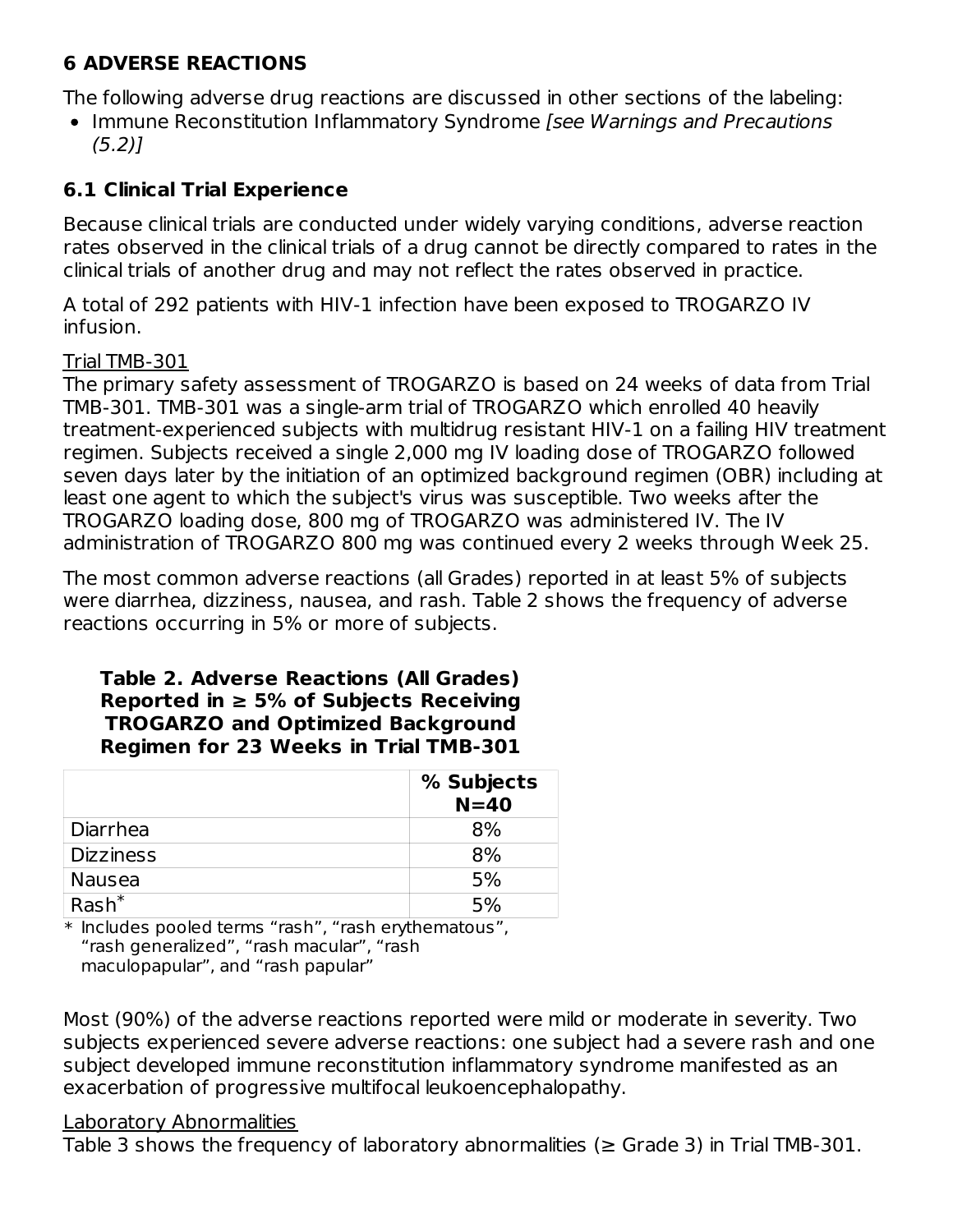### **Table 3. Selected Laboratory Abnormalities (≥ Grade 3) in Trial TMB-301**

|                                                       | % Subjects<br>$N = 40$ |
|-------------------------------------------------------|------------------------|
| Bilirubin ( $\geq 2.6 \times$ ULN)                    | 5%                     |
| Direct Bilirubin (> ULN)                              | 3%                     |
| Creatinine ( $> 1.8 \times$ ULN or 1.5 x<br>baseline) | 10%                    |
| Blood Glucose ( $> 250$ mg/dL)                        | 3%                     |
| Lipase ( $>$ 3.0 x ULN)                               | 5%                     |
| Uric Acid ( $> 12$ mg/dL)                             | 3%                     |
| Hemoglobin $(< 8.5$ g/dL)                             | 3%                     |
| Platelets $(< 50,000/\text{mm}^3)$                    | 3%                     |
| Leukocytes (< $1.5 \times 10^9$ cells/L)              | 5%                     |
| Neutrophils (< $0.6 \times 10^9$ cells/L)             | 5%                     |

## **6.2 Immunogenicity**

As with all therapeutic proteins, there is potential for immunogenicity. The detection of antibody formation is highly dependent on the sensitivity and specificity of the assay. Additionally, the observed incidence of antibody (including neutralizing antibody) positivity in an assay may be influenced by several factors including assay methodology, sample handling, timing of sample collection, concomitant medications, and underlying disease. For these reasons, comparison of the incidence of antibodies to ibalizumab-uiyk in the studies described below with the incidence of antibodies in other studies or to other products may be misleading.

All subjects enrolled in clinical trial TMB-301 and trial TMB-202 (a Phase 2b clinical trial that studied TROGARZO administered intravenously as 2,000 mg every 4 weeks or 800 mg every 2 weeks; the safety and effectiveness of this dosing regimen has not been established), were tested for the presence of anti-ibalizumab antibodies throughout their participation. One sample tested positive with low titer anti-ibalizumab antibodies. No adverse reaction or reduced efficacy was attributed to the positive sample reported in this subject.

## **6.3 Postmarketing Experience**

The following adverse reactions have been identified during post‐approval use of TROGARZO. Because these reactions are reported voluntarily from a population of uncertain size, it is not possible to reliably estimate their frequency or establish a causal relationship to drug exposure.

- Immune system disorders: hypersensitivity reactions including infusion-related reactions and anaphylactic reactions have been reported (see Warnings and Precautions (5.1)].
- Skin and subcutaneous tissue disorders: pruritus

# **8 USE IN SPECIFIC POPULATIONS**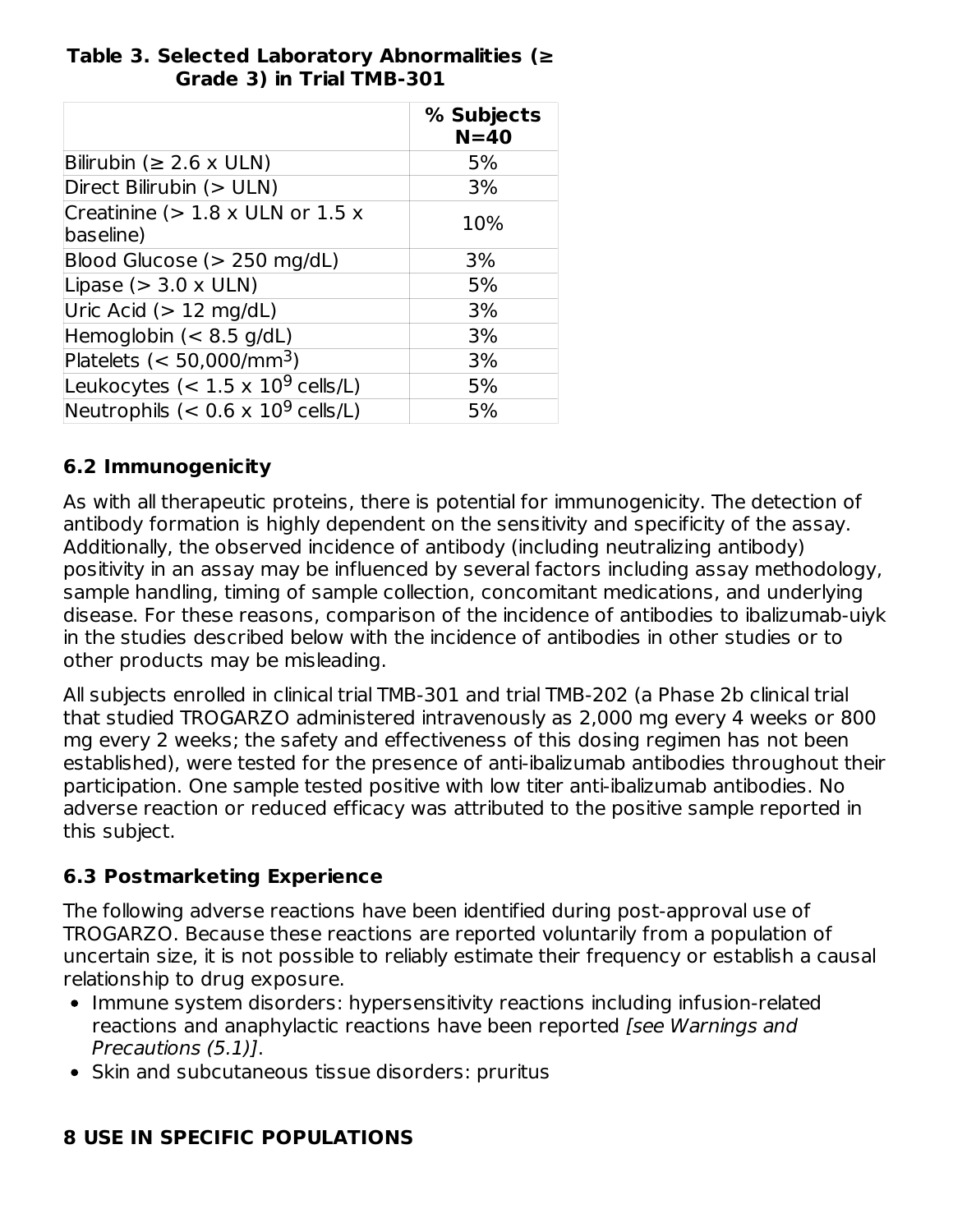## **8.1 Pregnancy**

### Pregnancy Exposure Registry

There is a pregnancy exposure registry that monitors pregnancy outcomes in women exposed to antiretrovirals during pregnancy. This registry does not include Trogarzo, but likely includes patients' concomitant antiretroviral drugs. Healthcare providers are encouraged to register patients by calling the Antiretroviral Pregnancy Registry (APR) at 1–800–258–4263.

### Risk Summary

Based on animal data, ibalizumab-uiyk use during pregnancy may cause reversible immunosuppression (CD4+ T cell and B cell lymphocytopenia) in infants exposed to ibalizumab-uiyk in utero. Immunoglobulin G (IgG) antibodies, such as ibalizumab-uiyk, are transported across the placenta in significant amounts, especially near term; therefore, ibalizumab-uiyk has the potential to be transferred from the mother to the developing fetus (see Clinical Considerations). There are no available data on ibalizumab-uiyk use in pregnant women to evaluate for a drug- associated risk of major birth defects, miscarriage or adverse maternal or fetal outcomes. The background risk of major birth defects and miscarriage for the indicated population is unknown. All pregnancies have a background risk of birth defect, loss, or other adverse outcomes. In the U.S. general population, the estimated background risk of major birth defects and miscarriage in clinically recognized pregnancies is 2-4% and 15-20%, respectively.

In a reproductive study in monkeys, reversible decreases in CD4+ T cells and B cells and increases in CD8+ T cells were observed within the first 4 weeks after birth in infants born to pregnant monkeys receiving ibalizumab-uiyk intravenously (see Data). Lymphocyte counts returned to near normal levels by 3 months of age. One infant monkey died from a systemic viral infection that may be related to ibalizumab-uiykinduced immunosuppression. No malformations or premature births were observed in this study.

### Clinical Considerations

## Fetal/Neonatal Adverse Reactions

Immunoglobulin G (IgG) antibodies are increasingly transported across the placenta as pregnancy progresses, with the largest amount transferred during the third trimester. Administration of TROGARZO during pregnancy may affect immune responses in the in utero-exposed infant. For infants with perinatal exposure to TROGARZO, immune phenotyping of the peripheral blood, including CD4+ T cell and B cell counts, is recommended. Expert consultation is also recommended to provide guidance on monitoring and management (e.g., need for antibiotic or immunoprophylaxis) of exposed infants based on the degree of immunosuppression observed. The safety of administering live or live-attenuated vaccines in exposed infants is unknown.

### Data

## Animal Data

In an enhanced pre- and post-natal development (ePPND) study, pregnant cynomolgus monkeys were administered intravenous doses of either vehicle or 110 mg/kg ibalizumab-uiyk every week from Gestation Day 20-22 (GD 20-22) until parturition on GD  $160 \pm 10$ . Significant changes in infant monkey immune cell levels on Postnatal Day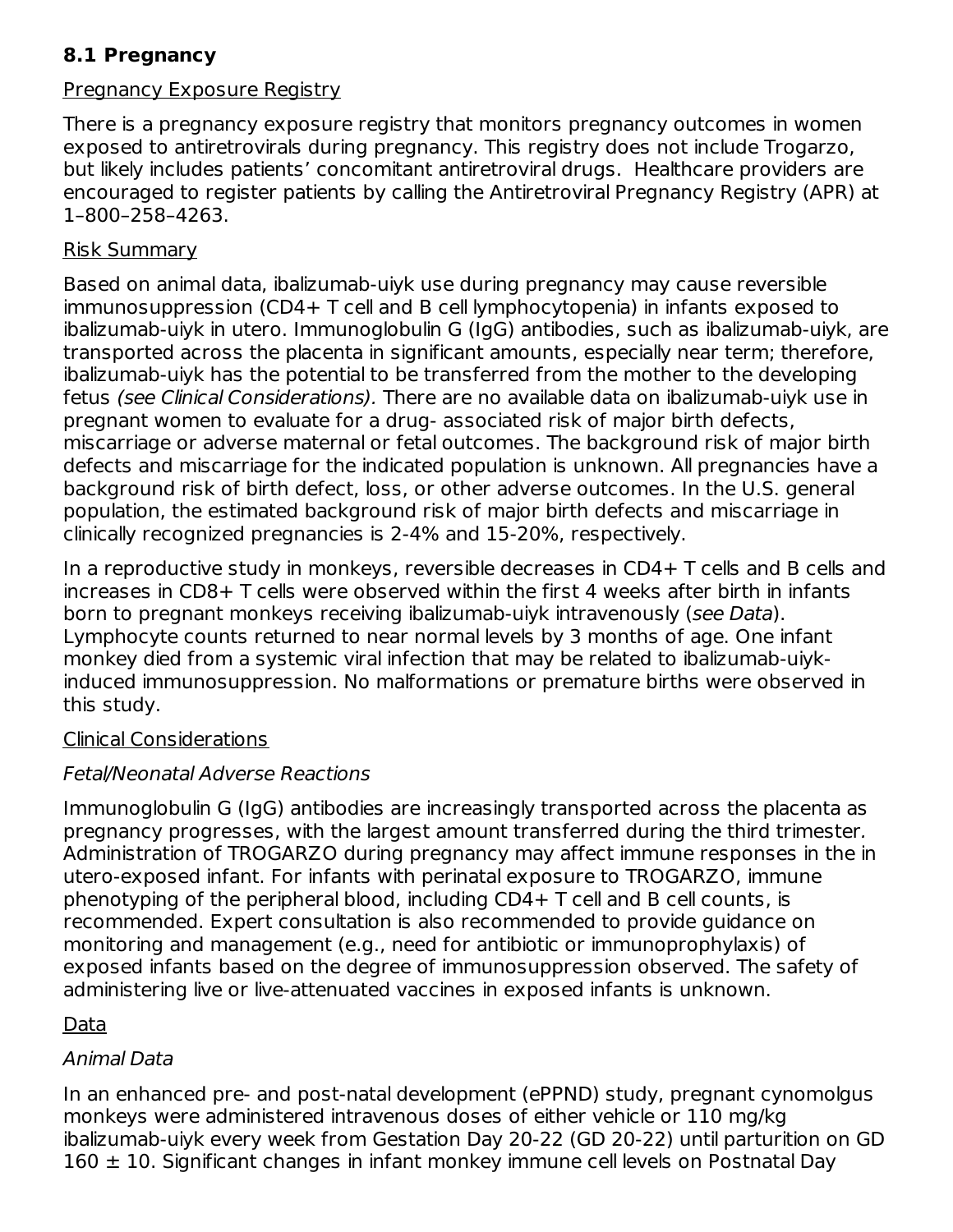(PND) 14 (mean decreases of 78% in CD4+ T cells and 46% in B cells and increases of 2.3-fold in CD8+ T cells) and PND 28 (mean decreases of 73% in CD4+ T cells and increases of 2.2-fold in CD8+ T cells), attributed to in utero ibalizumab-uiyk exposure, were observed relative to concurrent controls. The lymphocyte changes correlated with infant ibalizumab-uiyk serum concentrations and appeared to return to near normal levels between PND 28-91, when ibalizumab-uiyk concentrations were nearly undetectable. Although ibalizumab-uiyk exposure in these infant monkeys may be significantly higher than in human infants following in utero exposure at the recommended human maintenance dose, the risk of ibalizumab-uiyk-induced immunosuppression in human infants is possible. No meaningful differences in infant monkey lymphocyte counts were observed on PND 180. Further, no differences in immune cell function were observed in a T cell-dependent response assay conducted on PND 138 to 180  $\pm$  2 following immunization of the infant monkeys with keyhole limpet hemocyanin. One treatment-group infant monkey died on PND 24 from a systemic viral infection with secondary superficial bacterial infection which was acquired during the postnatal period. Despite the low incidence (1 of 20 infants), the death may be related to ibalizumab-uiyk-induced immunosuppression. Decreases in CD4+ T cells (93%), and B cells (92%) were observed in this infant on PND 14, and decreased cellularity was observed in the spleen, thymus and mandibular lymph node. Unlike the rest of the ibalizumab-exposed infant monkey population, this infant also exhibited a decrease in CD8+ T cells of 71% on PND 14. Body weight was also decreased in this infant between PND 14 and 24. No structural abnormalities were observed among the ibalizumab-uiykexposed infants. In addition, no maternal toxicities, including no changes in maternal lymphocyte subsets or effects on embryo-fetal survival, were observed.

## **8.2 Lactation**

### Risk Summary

The Centers for Disease Control and Prevention recommend that HIV-1-infected mothers in the United States not breastfeed their infants to avoid the risk of postnatal transmission of HIV-1 infection.

No data are available regarding the presence of TROGARZO in human milk, the effects on the breastfed child, or the effects on milk production. Human IgG is present in human milk, although published data indicate that antibodies in breast milk do not enter the neonatal or infant circulation system in substantial amounts. Because of the potential for HIV-1 transmission, instruct mothers not to breastfeed if they are receiving TROGARZO.

## **8.4 Pediatric Use**

The safety and effectiveness of TROGARZO in pediatric patients have not been established.

## **8.5 Geriatric Use**

No studies have been conducted with TROGARZO in geriatric patients.

## **11 DESCRIPTION**

TROGARZO is a CD4-directed post-attachment HIV-1 inhibitor.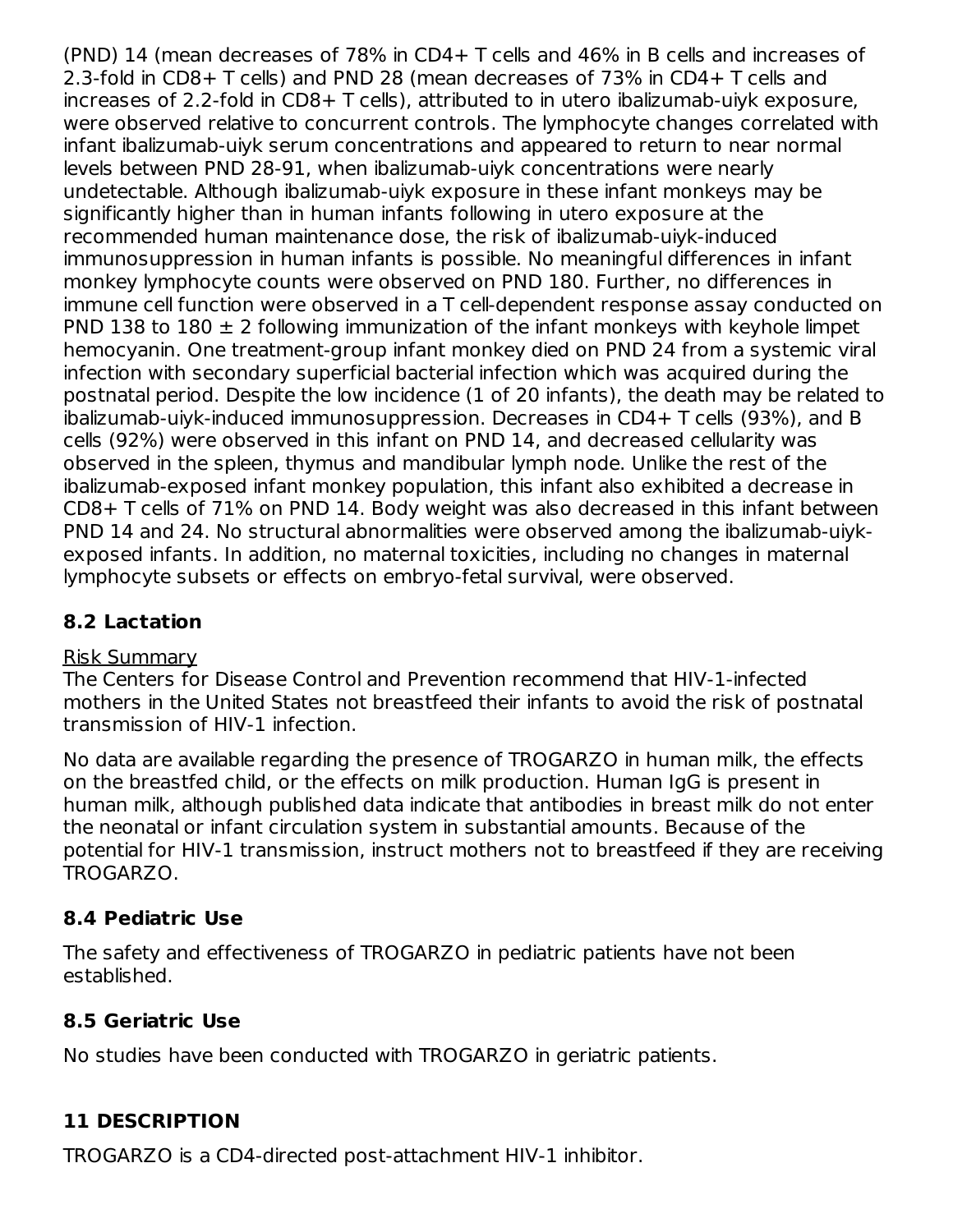Ibalizumab-uiyk is a CD4 domain 2-directed humanized monoclonal antibody of immunoglobulin G (IgG) isotype 4 with a molecular weight of approximately 150 kDa. Ibalizumab-uiyk is produced by recombinant DNA technology in murine myeloma nonsecreting 0 (NS0) cells.

TROGARZO Injection is a sterile, colorless to slightly yellow and clear to slightly opalescent solution with no visible particles in a single-dose vial for intravenous infusion. Each single-dose vial delivers approximately 1.33 mL containing 200 mg of ibalizumabuiyk, and contains the following inactive ingredients: 10 mM L-histidine (2.06 mg), 0.045% polysorbate 80 (0.60 mg), 52 mM sodium chloride (4.04 mg) and 5.2% sucrose (69.2 mg). TROGARZO solution has a pH of 6.0 and contains no preservative.

## **12 CLINICAL PHARMACOLOGY**

## **12.1 Mechanism of Action**

Ibalizumab-uiyk is an HIV-1 antiretroviral drug [see Microbiology (12.4)].

## **12.2 Pharmacodynamics**

A clear trend was identified between exposure and response rate for the Phase 2b trial (TMB-202) which studied two different intravenous doses given at two different dosing intervals (every 4 weeks vs. every 2 weeks). The recommended intravenous dosing regimen consisting of a 2,000 mg loading dose followed by a maintenance dose of 800 mg every 2 weeks was selected on the basis of these results.

## **12.3 Pharmacokinetics**

Ibalizumab-uiyk administered as a single agent exhibits nonlinear pharmacokinetics. Following single-dose administrations of ibalizumab-uiyk as 0.5 to 1.5-hour infusions, the area under the concentration-time curve increased in a greater than dose-proportional manner, clearance decreased from 9.54 to 0.36 mL/h/kg and elimination half-life increased from 2.7 to 64 hours as the dose increased from 0.3 to 25 mg/kg. The volume of distribution of ibalizumab-uiyk was approximately that of serum volume, at 4.8 L.

Following the recommended dose regimen (a single loading dose of 2,000 mg followed by a maintenance dose of 800 mg every 2 weeks), ibalizumab-uiyk concentrations reached steady-state levels after the first 800 mg maintenance dose with mean concentrations over 30 mcg/mL throughout the dosing interval.

## Specific Populations

A population pharmacokinetic analysis was performed to explore the potential effects of selected covariates (age, body weight, sex, baseline CD4<sup>+</sup> cell count) on ibalizumab-uiyk pharmacokinetics. The result suggests that ibalizumab-uiyk concentration decreases as body weight increases; however, the effect is unlikely to impact virologic outcome and does not warrant a dose adjustment.

Pediatric/Geriatric Patients: Ibalizumab-uiyk pharmacokinetics have not been evaluated in pediatric or geriatric patients [see Use in Specific Populations (8.4, 8.5)].

Renal/Hepatic Impairment: No formal studies were conducted to examine the effects of either renal or hepatic impairment on the pharmacokinetics of ibalizumab-uiyk. Renal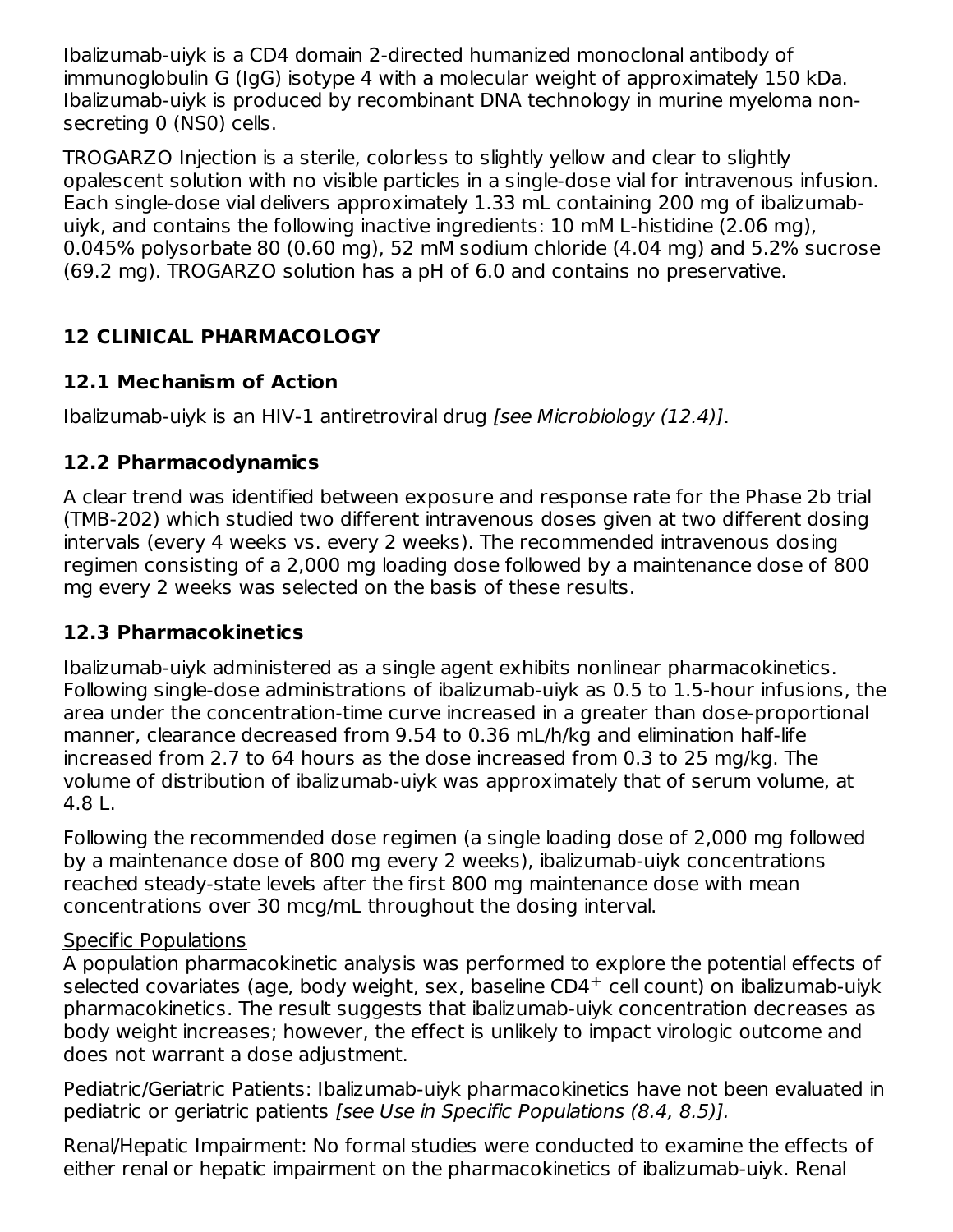impairment is not anticipated to impact the pharmacokinetics of ibalizumab-uiyk.

### Drug Interaction studies

No drug interaction studies have been conducted with ibalizumab-uiyk. Based on ibalizumab-uiyk's mechanism of action and target-mediated drug disposition, drug-drug interactions are not expected.

## **12.4 Microbiology**

## Mechanism of Action

Ibalizumab-uiyk, a recombinant humanized monoclonal antibody, blocks HIV-1 from infecting  $CD4<sup>+</sup>$  T cells by binding to domain 2 of CD4 and interfering with postattachment steps required for the entry of HIV-1 virus particles into host cells and preventing the viral transmission that occurs via cell-cell fusion.

### Ibalizumab-uiyk Does Not Impact CD4 Function

The binding specificity of ibalizumab-uiyk to domain 2 of CD4 allows ibalizumab-uiyk to block viral entry into host cells without causing immunosuppression. Epitope mapping studies indicate that ibalizumab-uiyk binds to a conformational epitope located primarily in domain 2 of the extracellular portion of the CD4 receptor. This epitope is positioned on the surface of CD4 opposite to the site in domain 1 that is required for CD4 binding of the MHC class II molecules and therefore does not interfere with CD4-mediated immune functions. Additionally, ibalizumab-uiyk does not interfere with gp120 attachment to CD4.

### Antiviral Activity

Ibalizumab-uiyk inhibits the replication of CCR5- and CXCR4-tropic laboratory strains and primary isolates of HIV-1 in phytohemagglutinin stimulated peripheral blood lymphocytes. The median EC $_{50}$  value (50% effective concentration) for ibalizumab-uiyk against HIV-1 group M isolates (subtypes A, B, C, D, E, or O) was 8 ng/mL ( $n = 15$ , range of 0.4 to 600 ng/mL) in cell culture, with lower susceptibility observed in macrophage-tropic HIV-1 strains (BaL, JR-CSF, YU2, and ADA-M). In a single-cycle infection assay, ibalizumab-uiyk inhibited 17 clinical isolates of subtype B with a median EC<sub>50</sub> value of 12 ng/mL (range of 8.8 to 16.9 ng/mL; mean  $12 \pm 3$  ng/mL) and a median maximum percentage inhibition (MPI) of 97% (range of 89 to 99%; mean 97  $\pm$  3%). Three CCR5-tropic clinical isolates from subtypes B, C, and D, were inhibited with  $\mathsf{EC}_{50}$ values ranging from 59-66 ng/mL and 3 CXCR4-tropic clinical isolates from subtypes B, C, and D, with  $EC_{50}$  values ranging from 44-59 ng/mL.

## Antiviral Activity in Combination with Other Antiviral Agents

No antagonism was observed when PBMCs or MAGI-CCR5 cells infected with the subtype B Ba-L or ADA variants of HIV-1 were incubated with ibalizumab-uiyk in combination with the CCR5 co-receptor antagonist maraviroc or when PBMCs infected with the subtype B HT/92/599 variant of HIV-1 were incubated with ibalizumab-uiyk in combination with the gp41 fusion inhibitor enfuvirtide; a nonnucleoside reverse transcriptase inhibitor (efavirenz); nucleoside analog reverse transcriptase inhibitors (abacavir, didanosine, emtricitabine, tenofovir, or zidovudine); or a protease inhibitor (atazanavir).

## Antiviral Activity in Antiretroviral-Resistant Virus

Subjects enrolled in TMB-301 were heavily treatment-experienced subjects infected with multidrug resistant HIV-1. Ibalizumab-uiyk inhibited 38 baseline isolates at a median EC $_{\rm 50}$ value of 31 ng/mL (range of 13 to 212 ng/mL; mean 39  $\pm$  35 ng/mL) with a median MPI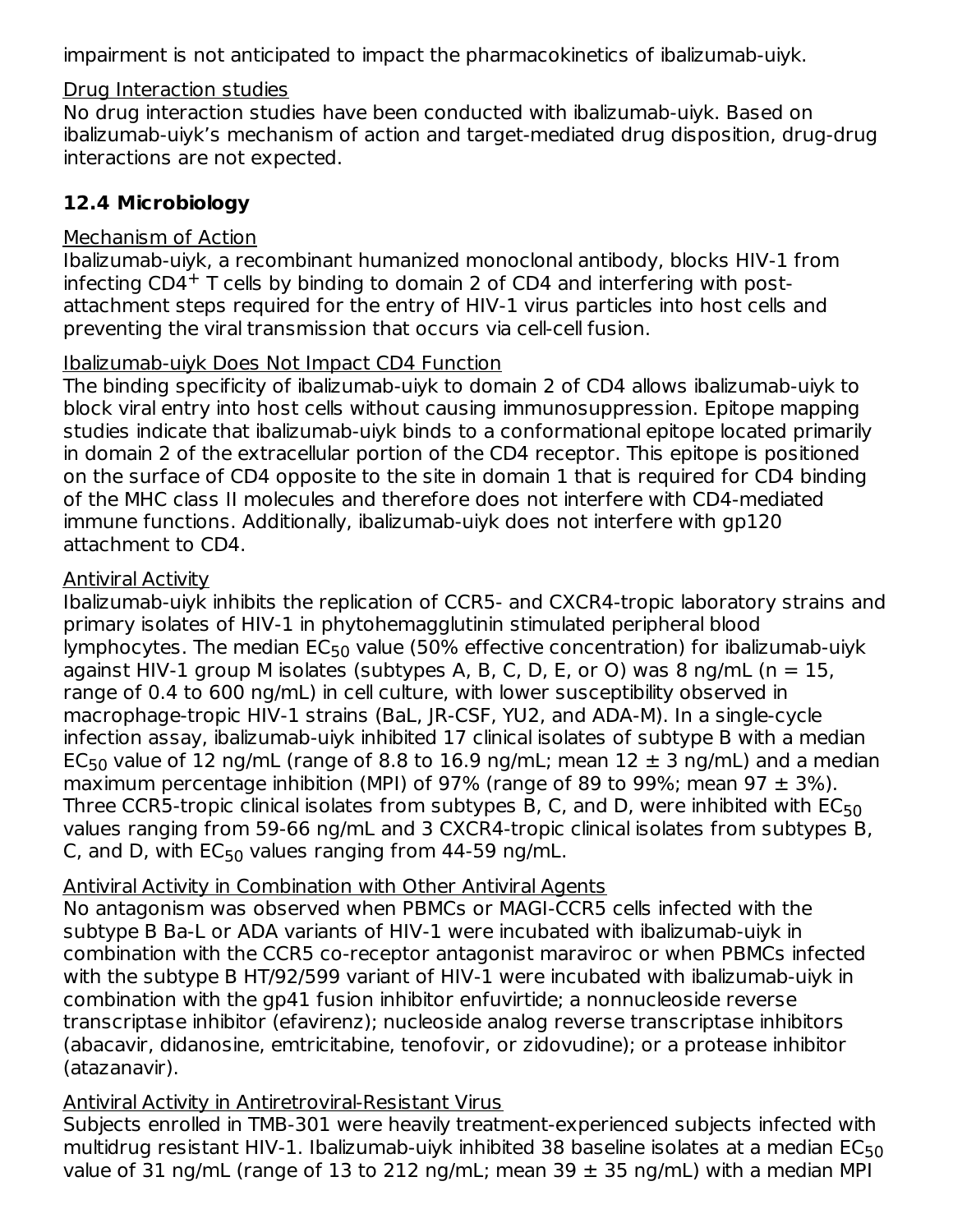of 97% (range of 41-100%; mean  $91 \pm 14$ %). For 10 subjects in TMB-301 who failed treatment, at the time of failure the median ibalizumab-uiyk EC50 value was 566 ng/mL (range of 148 to >54,900 ng/mL; mean 11,768  $\pm$  21,650 ng/mL) representing an EC<sub>50</sub> value shift of >18-fold. For the HIV-1 derived from the same subjects, the median MPI was 55% (range of 43-72%; mean 56  $\pm$  8%) representing a 42 percentage point reduction.

### Decreased Susceptibility

Decreased susceptibility to ibalizumab-uiyk, as defined by a decrease in MPI, has been observed in some subjects experiencing virologic failure and may be associated with genotypic changes in the HIV-1 envelope coding sequence that results in the loss of potential N-linked glycosylation sites (PNGS) in the V5 loop of gp120. The clinical significance of decreased susceptibility to ibalizumab-uiyk has not been established.

### Cross-Resistance

Phenotypic and genotypic test results revealed no evidence of cross-resistance between ibalizumab-uiyk and any of the approved classes of anti-retroviral drugs (CCR5 coreceptor antagonists, gp41 fusion inhibitors, integrase strand transfer inhibitors [INSTIs], non-nucleos(t)ide reverse transcriptase inhibitors [NNRTIs], nucleos(t)ide reverse transcriptase inhibitors [NRTIs], or protease inhibitors [PIs]). Ibalizumab-uiyk is active against HIV-1 resistant to all approved antiretroviral agents and exhibits antiretroviral activity against R5-tropic, X4-tropic, and dual-tropic HIV-1.

Decreased susceptibility to ibalizumab-uiyk following multiple dose administrations of ibalizumab-uiyk has been observed in some subjects. Cell culture studies performed with HIV-1 variants with reduced susceptibility to ibalizumab-uiyk indicate that phenotypic changes associated with resistance to ibalizumab-uiyk do not alter susceptibility to other approved agents and do not result in the selection of CD4-independent viral isolates.

## CD4 Polymorphisms and Ibalizumab-uiyk Activity

CD4 polymorphisms reported in public databases were analyzed to determine if any naturally occurring amino acid substitutions in the CD4 molecule from different human populations would potentially impact the antiviral activity of ibalizumab-uiyk. None of the known CD4 polymorphisms are likely to have an impact on ibalizumab-uiyk binding to CD4.

## **13 NONCLINICAL TOXICOLOGY**

# **13.1 Carcinogenesis, Mutagenesis, Impairment of Fertility**

Carcinogenesis, mutagenesis, and fertility studies with ibalizumab-uiyk have not been conducted.

# **14 CLINICAL STUDIES**

## Trial TMB-301:

Trial TMB-301 was a single arm, multicenter clinical trial conducted in 40 heavily treatment-experienced HIV-infected subjects with multidrug resistant HIV-1. Subjects were required to have a viral load greater than 1,000 copies/mL and documented resistance to at least one antiretroviral medication from each of three classes of antiretroviral medications as measured by resistance testing. Subjects must have been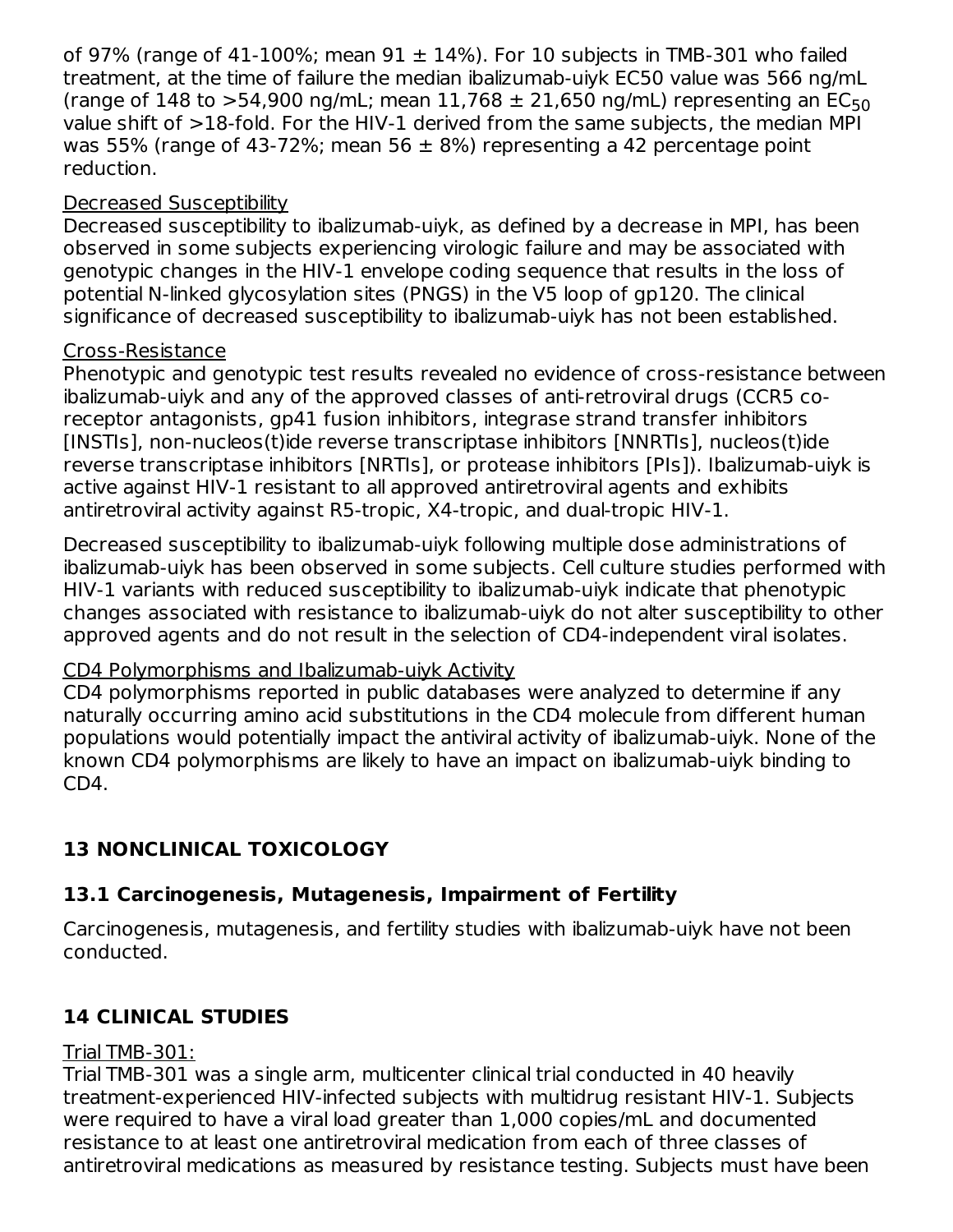treated with antiretrovirals for at least 6 months and be failing or had recently failed (i.e., in the last 8 weeks) therapy.

The trial was composed of three discrete periods:

- Control period (Day 0 to Day 6): Subjects were either monitored on their current failing therapy or received no therapy if they had failed and discontinued treatment within the 8 weeks preceding screening. This was an observational period to establish baseline HIV viral load.
- Functional monotherapy period (Day 7 to Day 13): All subjects received a 2,000 mg loading dose of TROGARZO on Day 7. Subjects on a failing ART regimen continued to receive their failing regimen in addition to the loading dose of TROGARZO. This period was to establish the virologic activity of TROGARZO.
- Maintenance period (Day 14 to Week 25): On Day 14 of the treatment period, viral load was assessed for the primary endpoint, and thereafter the background regimen was optimized to include at least one drug to which the subjects virus was susceptible. The use of an investigational drug(s) as a component of the optimized background regimen was allowed. Beginning at Day 21, an 800 mg maintenance dose of TROGARZO was administered every two weeks through Week 25. This period was to establish the safety and durability of virologic suppression of TROGARZO when used in combination with an optimized background regimen.

The majority of subjects in Trial TMB-301 were male (85%), white (55%) and between 23 and 65 years of age (mean [SD] age: 50.5 [11.0] years). At Baseline, median viral load and CD4<sup>+</sup> T cell counts were 35,350 copies/mL and 73 cells/mm<sup>3</sup>, respectively. The subjects were heavily treatment-experienced: 53% of participants had been treated with 10 or more antiretroviral drugs prior to trial enrollment; 98% percent had been treated with NRTIs, 98% with PIs, 80% with NNRTIs, 78% with INSTIs, 30% with gp41 fusion inhibitors, and 20% with CCR5 co-receptor antagonists.

The primary efficacy endpoint was the proportion of subjects achieving a  $\geq 0.5$  log $_{10}$ decrease in viral load from the beginning to the end of the "Functional monotherapy period" as compared to the proportion of subjects achieving a  $\geq 0.5$  log $_{10}$  decrease from the beginning to the end of the "Control period", as defined above. The results of the primary endpoint analysis are shown in Table 4 below.

### **Table 4. Proportion of Subjects Achieving a ≥ 0.5 log Decrease in Viral Load at the End of the Control 10 and Functional Monotherapy Periods**

|                                                | <b>Proportion of</b><br><b>Subjects</b><br>Achieving $a \ge$<br>0.5 log <sub>10</sub><br><b>Decrease in</b><br><b>Viral Load</b><br>$N = 40$ | 95% $CI^*$       |
|------------------------------------------------|----------------------------------------------------------------------------------------------------------------------------------------------|------------------|
| <b>End of Control Period</b>                   | 3%                                                                                                                                           | $(0.06\%, 13\%)$ |
| <b>End of Functional</b><br>Monotherapy Period | 83%                                                                                                                                          | $(67\%, 93\%)$   |

\* exact 95% confidence interval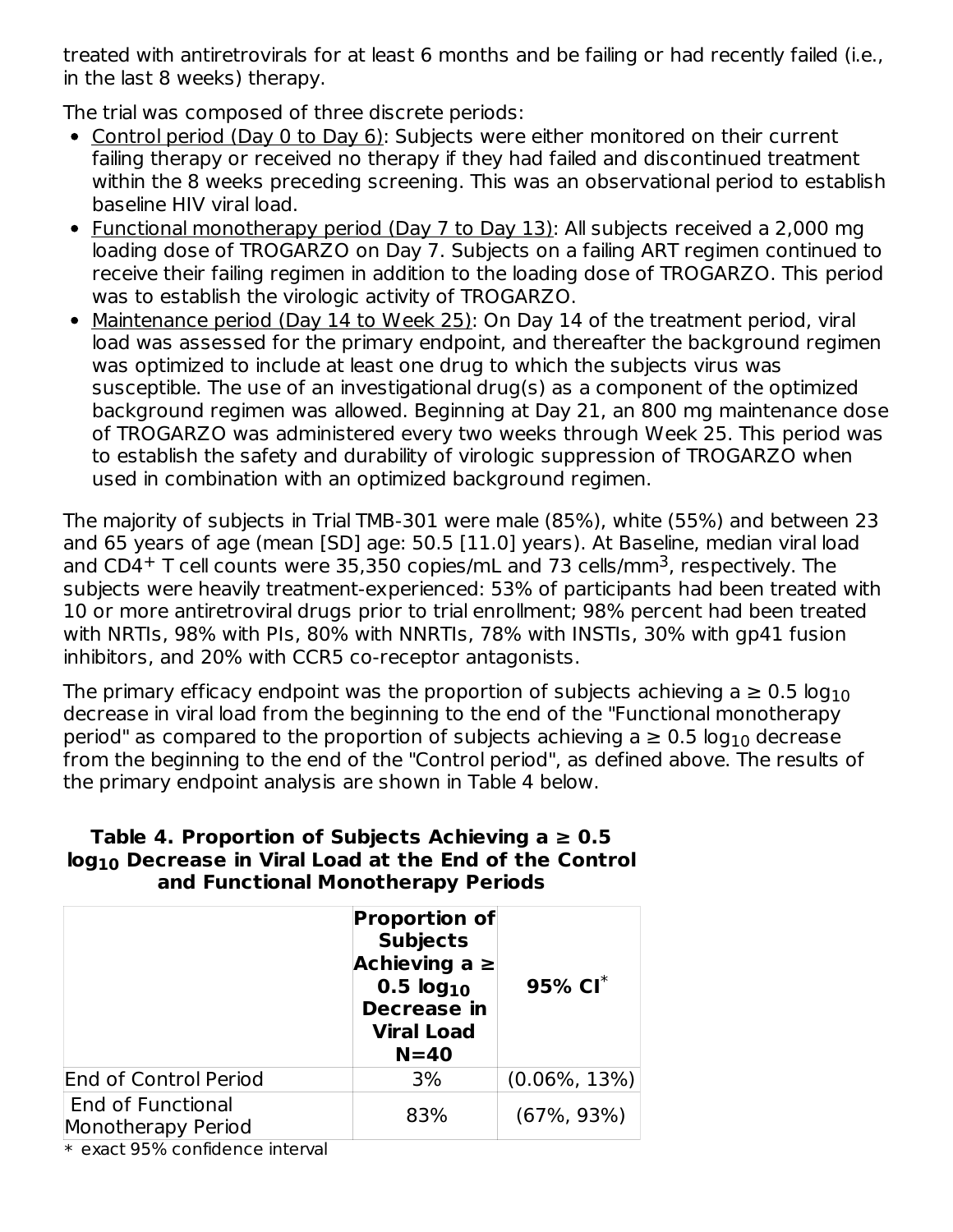p < 0.0001 based on McNemars test comparing the proportion of subjects achieving ≥ 0.5  $\log_{10}$  decrease in viral load at the end of the control and functional monotherapy periods.

At Week 25, viral load <50 and <200 HIV-1 RNA copies/mL was achieved in 43% and 50% of subjects, respectively. Fifty-five percent of subjects had a  $\geq 1$  log $_{10}$  reduction in viral load, and 48% of subjects had a  $\geq 2$  log $_{10}$  reduction in viral load at Week 25. An increase in the mean and median number of CD4<sup>+</sup> T-cells (44 cells/mm<sup>3</sup> and 17 cells/mm<sup>3</sup>, respectively) was observed from Baseline to Week 25. Week 25 outcomes are shown in Table 5 and Table 6.

|                                                                                                   | <b>TROGARZO</b><br>$(N=40)$ |
|---------------------------------------------------------------------------------------------------|-----------------------------|
| $HIV$ RNA $<$ 50 copies/mL at Week 25<br>$HIV RNA \ge 50 copies/mL$ at Week<br>$25*$              | 43%<br>45%                  |
| $HIV RNA < 200 copies/mL$ at Week<br>25<br>$HIV RNA \ge 200 copies/mL$ at Week<br>25 <sup>†</sup> | 50%<br>38%                  |
| No virologic data at Week 25<br>Discontinued due to AE or death                                   | 13%                         |

### **Table 5. Trial TMB 301 Virologic Outcomes (Snapshot Algorithm) at Week 25**

 $*$  included subjects who had  $\geq 50$  copies/mL in the Week 25 window, subjects who discontinued study drug due to lack of efficacy, and subjects who discontinued study drug for reasons other than an AE, death and at the time of discontinuation had a viral value  $\geq$  50 copies/mL

† included subjects who had ≥ 200 copies/mL in the Week 25 window, subjects who discontinued study drug due to lack of efficacy, and subjects who discontinued study drug for reasons other than an AE, death and at the time of discontinuation had a viral value  $\geq 200$  copies/mL

### **Table 6. Virologic Response at Week 25 by Baseline CD4 Cell count, Viral Load, Integrase Inhibitor Resistance and OSS \***

|                                                                             | <b>Subjects</b><br>achieving<br><50 HIV-1<br><b>RNA</b><br>copies/mL<br>(%) | <b>Subjects</b><br>achieving<br><200 HIV-1<br>RNA<br>copies/mL<br>(%) |
|-----------------------------------------------------------------------------|-----------------------------------------------------------------------------|-----------------------------------------------------------------------|
| <b>CD4 Cell Counts</b><br>$<$ 50 (n=17)<br>$50-200$ (n=10)<br>$>200$ (n=13) | 18<br>60<br>62                                                              | 24<br>70<br>69                                                        |
| Viral Load                                                                  | 10                                                                          | E O                                                                   |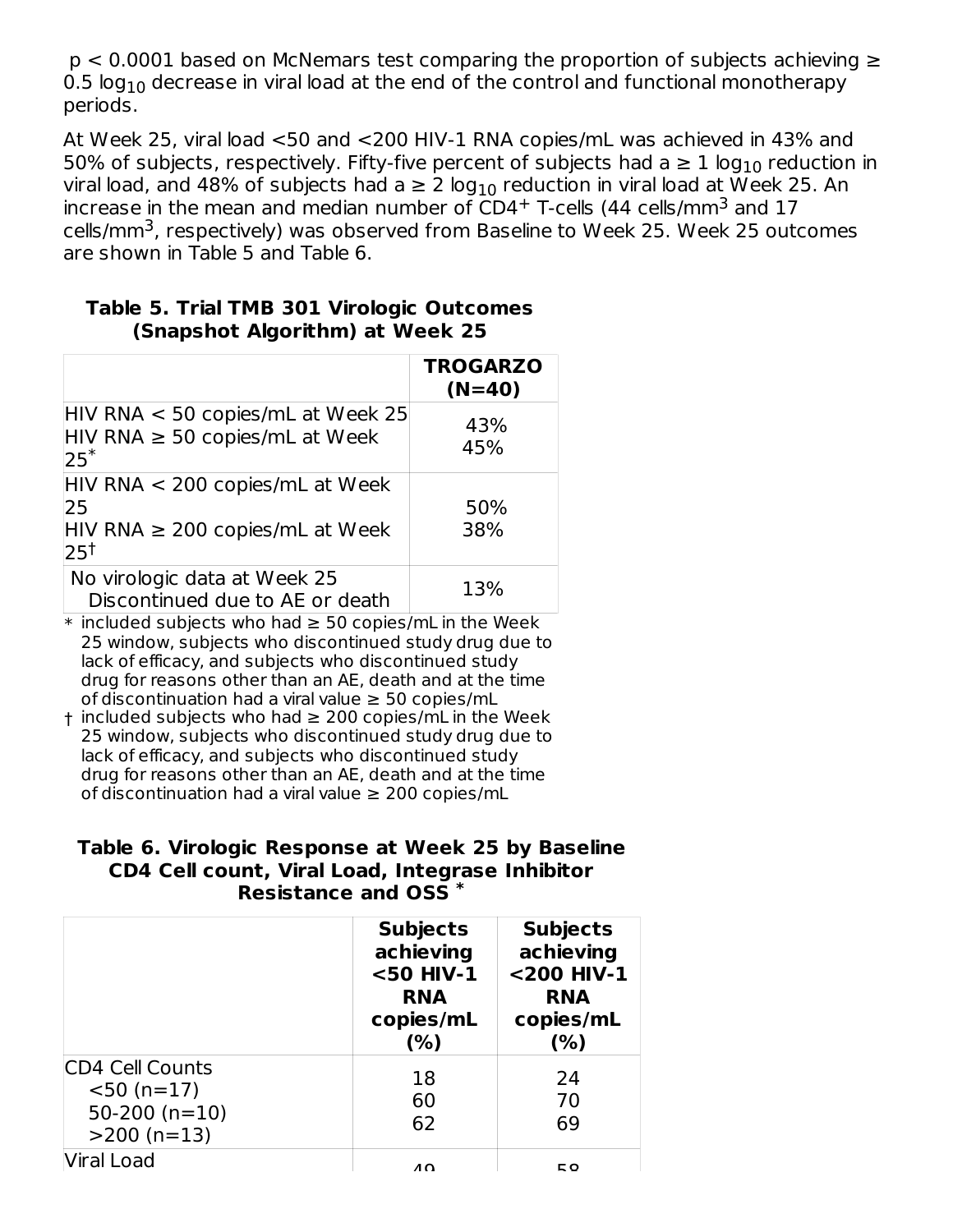| $≤100,000$ (n=33)<br>$>100,000$ (n=7)                                                   | ーコ<br>14                   | ںر<br>14                   |
|-----------------------------------------------------------------------------------------|----------------------------|----------------------------|
| Resistance<br>With INSTI Resistance<br>$(n=27)$<br>Without INSTI Resistance<br>$(n=13)$ | 41<br>46                   | 44<br>62                   |
| OSS<br>$0(n=5)$<br>$1(n=12)$<br>$2(n=18)$<br>$3(n=3)$<br>4 $(n=2)$                      | 20<br>42<br>50<br>33<br>50 | 20<br>50<br>61<br>33<br>50 |

\* OSS – Overall Susceptibility Score. The OSS indicates the number of fully active drugs in a subject's OBR based on both current and available historical resistance test results. Demonstrating drug susceptibility by both genotypic and phenotypic testing was required, when testing by both methods was technically feasible. As an example, an OSS of 2 would indicate that the HIV-1 isolate tested was fully susceptible to two drugs in the OBR.

## **16 HOW SUPPLIED/STORAGE AND HANDLING**

TROGARZO (ibalizumab-uiyk) injection is a sterile colorless to slightly yellow and clear to slightly opalescent solution with no visible particles for intravenous infusion. It is packaged in a single-dose 2 mL clear glass vial containing 200 mg/1.33 mL (150 mg/mL) of ibalizumab-uiyk. TROGARZO vial stopper is not made with natural rubber latex.

TROGARZO is available in a carton containing two single-dose vials (NDC 62064-122-02).

Store vials under refrigeration at 2 to  $8^{\circ}$ C (36-46  $^{\circ}$ F). Do not freeze and protect from light.

Once diluted, the TROGARZO solution should be administered immediately (see Dosage and Administration (2.2)].

## **17 PATIENT COUNSELING INFORMATION**

Advise the patient to read the FDA-approved patient labeling (Patient Information).

### Hypersensitivity

Advise patients of the risk of hypersensitivity reactions including anaphylaxis. Instruct patients to seek immediate medical attention if signs or symptoms of hypersensitivity occur or are suspected. Advise patients who have had clinically significant hypersensitivity reactions to TROGARZO that they should not receive TROGARZO [see Contraindications (4), Warnings and Precautions (5.1)].

### Immune Reconstitution Syndrome

Immune Reconstitution Inflammatory Syndrome: Advise patients that immune reconstitution syndrome has been reported in a patient receiving TROGARZO and to inform their health care provider immediately of any symptoms of infection [see Warnings and Precautions (5.2)].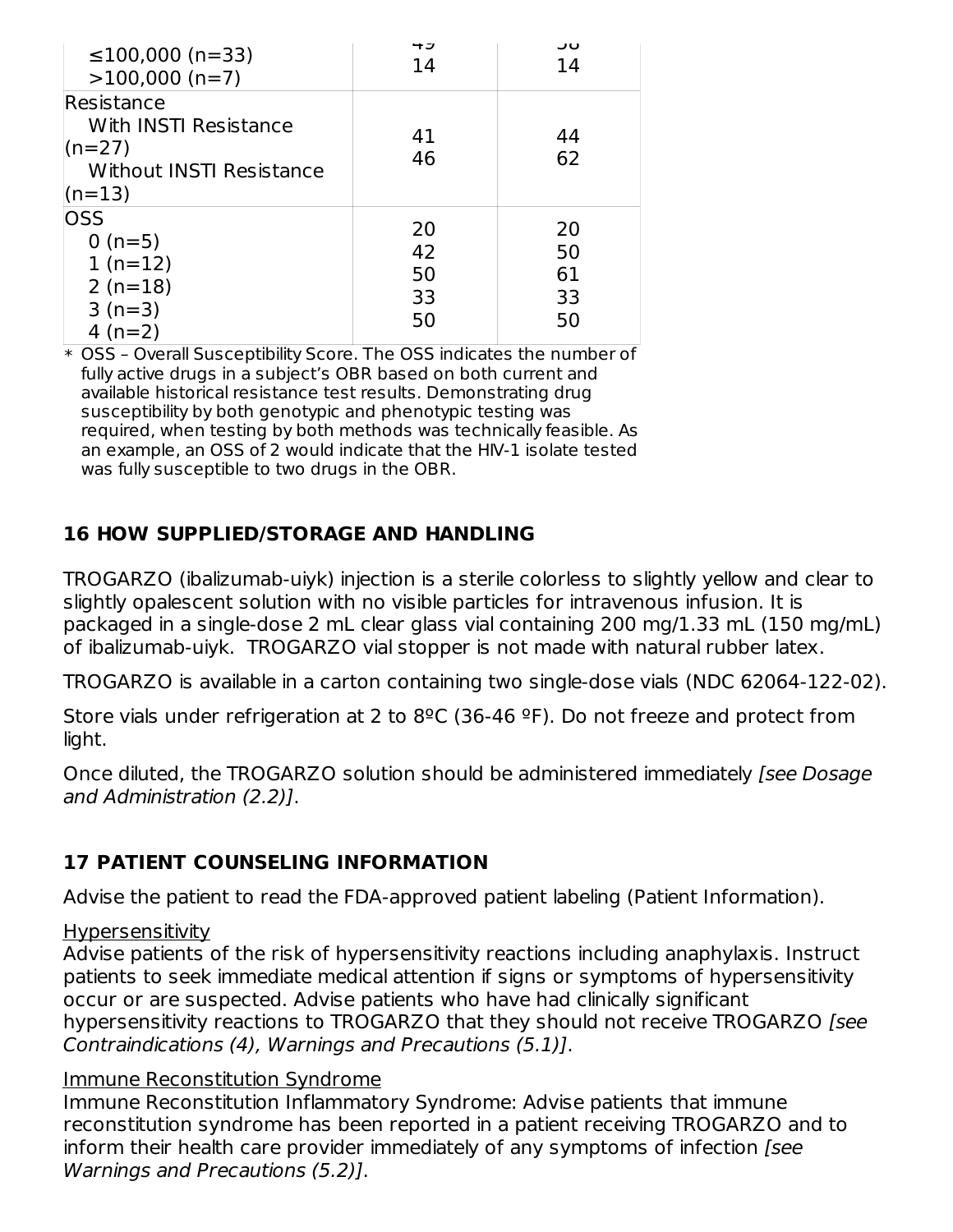### Important Administration Information

Advise the patient it is important to receive TROGARZO injections every two weeks as recommended by their healthcare professional and not to change the dosing schedule of TROGARZO or any antiretroviral medication without consulting their healthcare provider. Advise the patient to contact their healthcare provider immediately if they stop taking TROGARZO or any other drug in their antiretroviral regimen *[see Dosage and* Administration (2)].

## Embryo-fetal Toxicity

Advise pregnant individuals and females of reproductive potential of the potential risk of reversible immunosuppression in infants exposed to TROGARZO during pregnancy and to inform their healthcare provider of a known or suspected pregnancy (see Warning and Precautions (5.3) and Use in Specific Populations (8.1)].

Lactation

Instruct women with HIV-1 infection not to breastfeed because HIV-1 can be passed to the baby in breast milk [see Use in Specific Populations (8.2)].

Manufactured by Theratechnologies Inc., 2015 Peel Street, Suite 1100, Montréal, Québec Canada H3A 1T8

US License No. 2091 for Theratechnologies Inc.

THERA technologies

## **PATIENT INFORMATION**TROGARZO<sup>®</sup> (tro-gar-zo)

(ibalizumab-uiyk) injection

## **What is TROGARZO?**

TROGARZO is a prescription medicine that is used with other antiretroviral medicines to treat Human Immunodeficiency Virus-1 (HIV-1) infection in adults who:

- have received several anti-HIV-1 regimens in the past, **and**
- have HIV-1 virus that is resistant to many antiretroviral medicines, **and**
- who are failing their current antiretroviral therapy

HIV-1 is the virus that causes Acquired Immune Deficiency Syndrome (AIDS). It is not known if TROGARZO is safe and effective in children.

**Do not receive TROGARZO** if you have had an allergic reaction to TROGARZO or any of the ingredients in TROGARZO. See the end of this leaflet for a complete list of ingredients in TROGARZO.

Before you receive TROGARZO, tell your healthcare provider about all of your medical conditions, including if you:

- are pregnant or plan to become pregnant. It is not known if TROGARZO may harm your unborn baby. Tell your healthcare provider if you become pregnant during treatment with TROGARZO. **Pregnancy Registry:** There is a pregnancy registry for women who take antiretroviral medicines during pregnancy. The purpose of this registry is to collect information about the health of you and your baby. Talk with your healthcare provider about how you can take part in this registry.
- are breastfeeding or plan to breastfeed. Do not breastfeed if you are receiving TROGARZO.
	- You should not breastfeed if you have HIV-1 because of the risk of passing HIV-1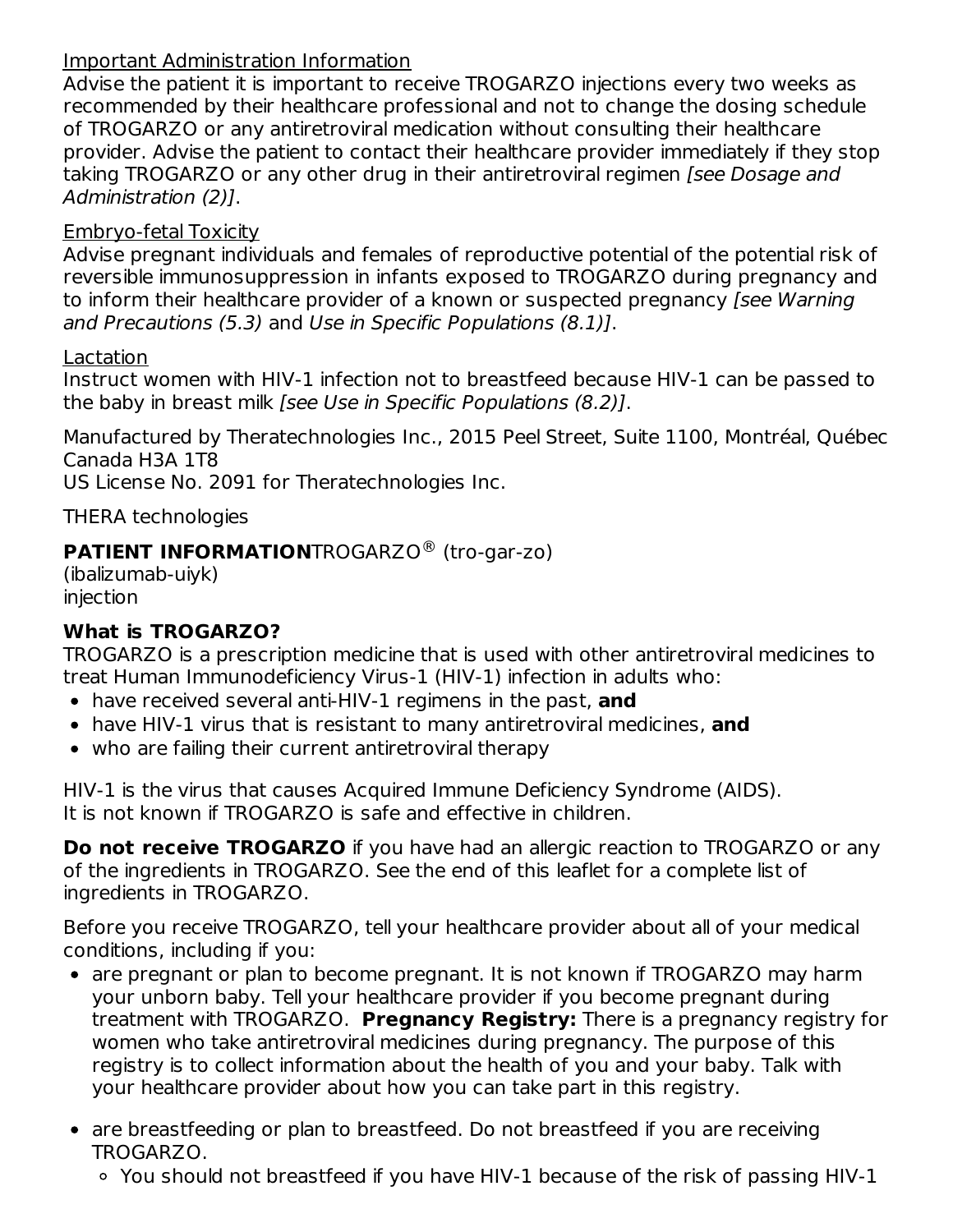to your baby.

- o It is not known if TROGARZO passes into breast milk.
- Talk with your healthcare provider about the best way to feed your baby during treatment with TROGARZO.

**Tell your healthcare provider about all the medicines you take,** including

prescription and over-the-counter medicines, vitamins, and herbal supplements.

# **How will I receive TROGARZO?**

- You will receive TROGARZO by your healthcare provider as an infusion given into your vein over 15 to 30 minutes. A healthcare provider will monitor you during the TROGARZO infusion and for a period of time after your infusion.
- You will receive TROGARZO every two weeks.
- It is important that you receive TROGARZO every two weeks as instructed by your healthcare provider. Do not change the schedule of your TROGARZO infusions or any of your antiretroviral medicines without talking to your healthcare provider first.
- **Tell your healthcare provider right away if you stop receiving TROGARZO infusions or stop taking any other antiretroviral medicines.**

# **What are the possible side effects of TROGARZO?**

TROGARZO can cause serious side effects, including:

- **Allergic reactions.** TROGARZO can cause allergic reactions, including serious reactions, during and after infusion. Tell your healthcare provider or nurse, or get medical help right away if you get any of the following symptoms of an allergic reaction:
	- o trouble breathing
	- o cough
	- o swelling in your throat
	- o hot flush
	- o wheezing
	- o nausea
	- o chest pain
	- o vomiting
	- o chest tightness
- **Changes in your immune system (Immune Reconstitution Inflammatory Syndrome)** can happen when you start taking HIV-1 medicines. Your immune system might get stronger and begin to fight infections that have been hidden in your body for a long time. Tell your health care provider right away if you start having new symptoms after receiving TROGARZO.

# **The most common side effects of TROGARZO include:**

- diarrhea
- nausea
- dizziness
- o rash

These are not all the possible side effects of TROGARZO.

Call your doctor for medical advice about side effects. You may report side effects to FDA at 1-800-FDA-1088.

You may also report side effects to THERA patient support® at 1-833-23THERA (1-833-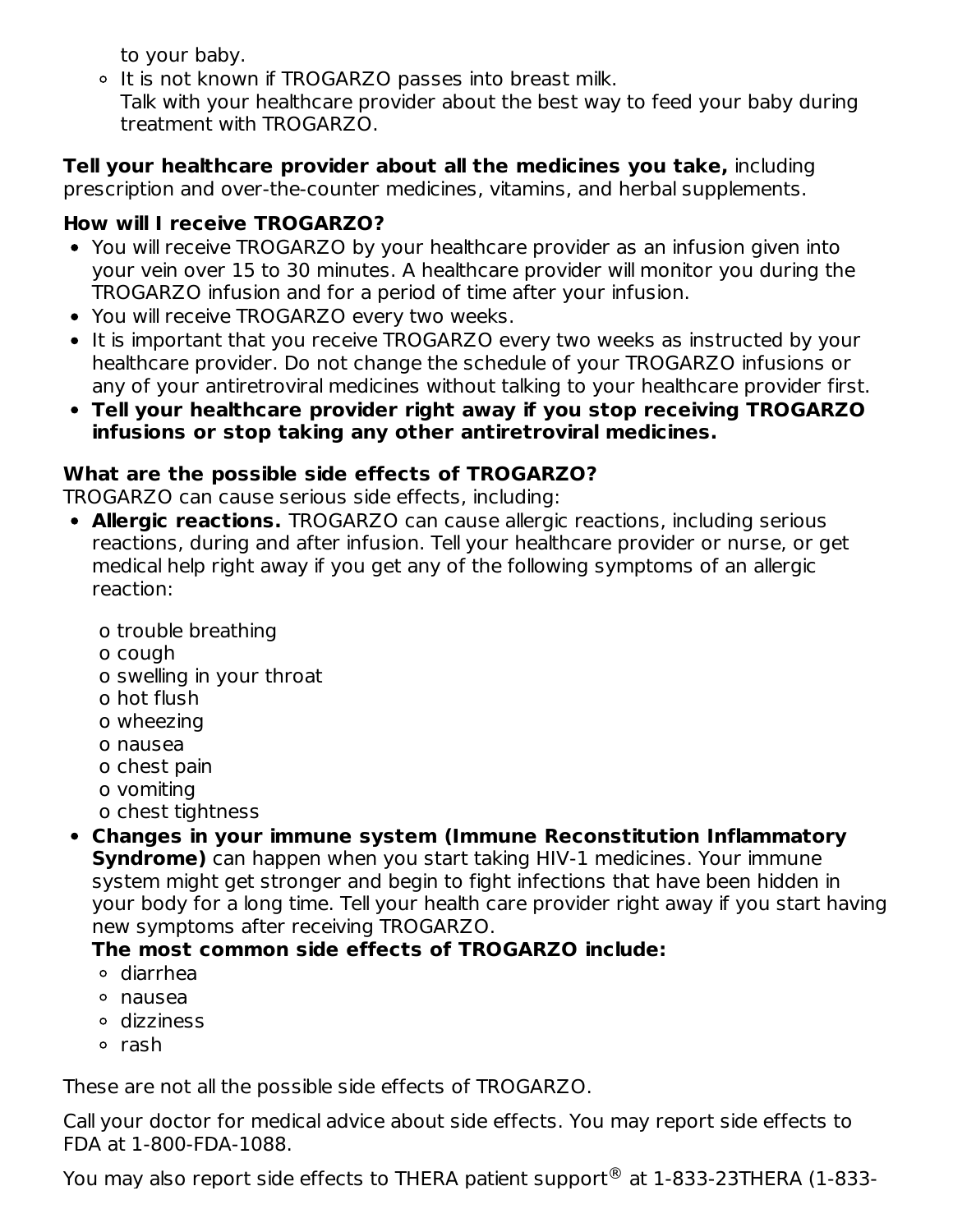#### You may also report side effects to THERA patient support at 1-833-23THERA (1-833- 238-4372).

## **General information about the safe and effective use of TROGARZO.**

Medicines are sometimes prescribed for purposes other than those listed in a Patient Information leaflet. You can ask your healthcare provider for information about TROGARZO that is written for health professionals.

**What are the ingredients in TROGARZO? Active ingredient:** ibalizumab-uiyk **Inactive ingredients:** L-histidine, polysorbate 80, sodium chloride, and sucrose.

TROGARZO does not contain any preservative. TROGARZO vial stopper is not made with natural rubber latex.

Manufactured by Theratechnologies Inc., 2015 Peel Street, Suite 1100, Montréal, Québec Canada H3A 1T8

US License No. 2091 for Theratechnologies Inc.

For more information, call THERA patient support $\textcircled{\tiny{\textcircled{\tiny 8}}}$  1-833-23THERA (1-833-238-4372) or go to www.TROGARZO.com.

THERA technologies

This Patient Information has been approved by the U.S. Food and Drug Administration. Revised: 09/2021

## **Principal Display Panel - Trogarzo Vial Label**

Rx only Trogarzo $^\circledR$ 

(ibalizumab-uiyk) Injection

200 mg/1.33 mL (150 mg/mL)

For Intravenous Infusion Only.

Single-dose vial.

Discard unused portion.

Store at  $2^{\circ}$  to  $8^{\circ}$ C (36°-46 °F) Do not freeze. Protect from light.

Dosage: See prescribing information.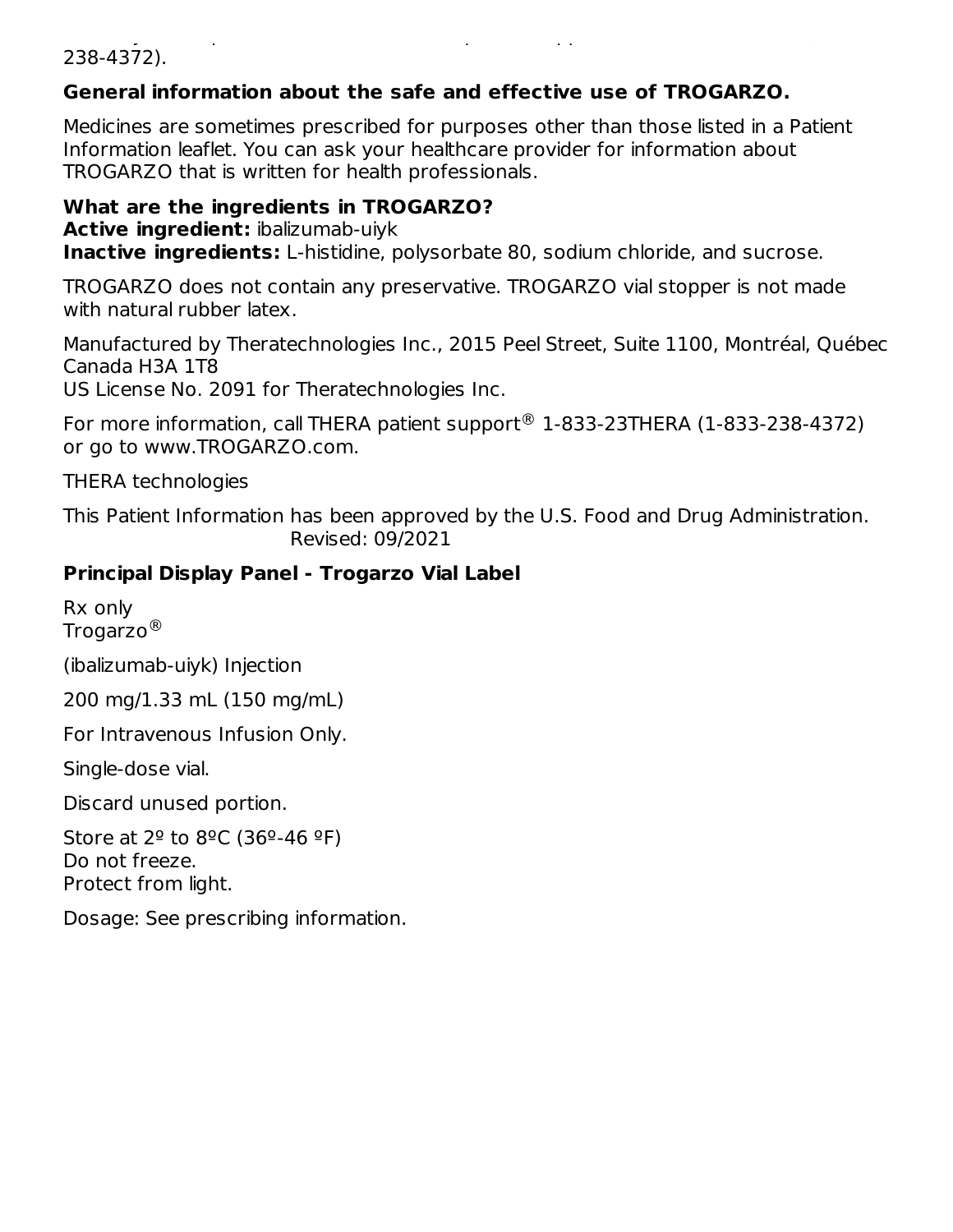

## **Principal Display Panel - Trogarzo Carton Label**

## **Package contains two vials.**

Single-dose vial.

NDC 62064-122-02

Rx only

Trogarzo $^\circledR$ 

(ibalizumab-uiyk) Injection

## **200 mg/1.33 mL (150 mg/mL)**

For Intravenous Infusion Only.

Single-dose vial. Discard unused portion.

Manufactured by: Theratechnologies Inc. 2015 Peel Street, Suite 1100, Montréal, Québec Canada H3A 1T8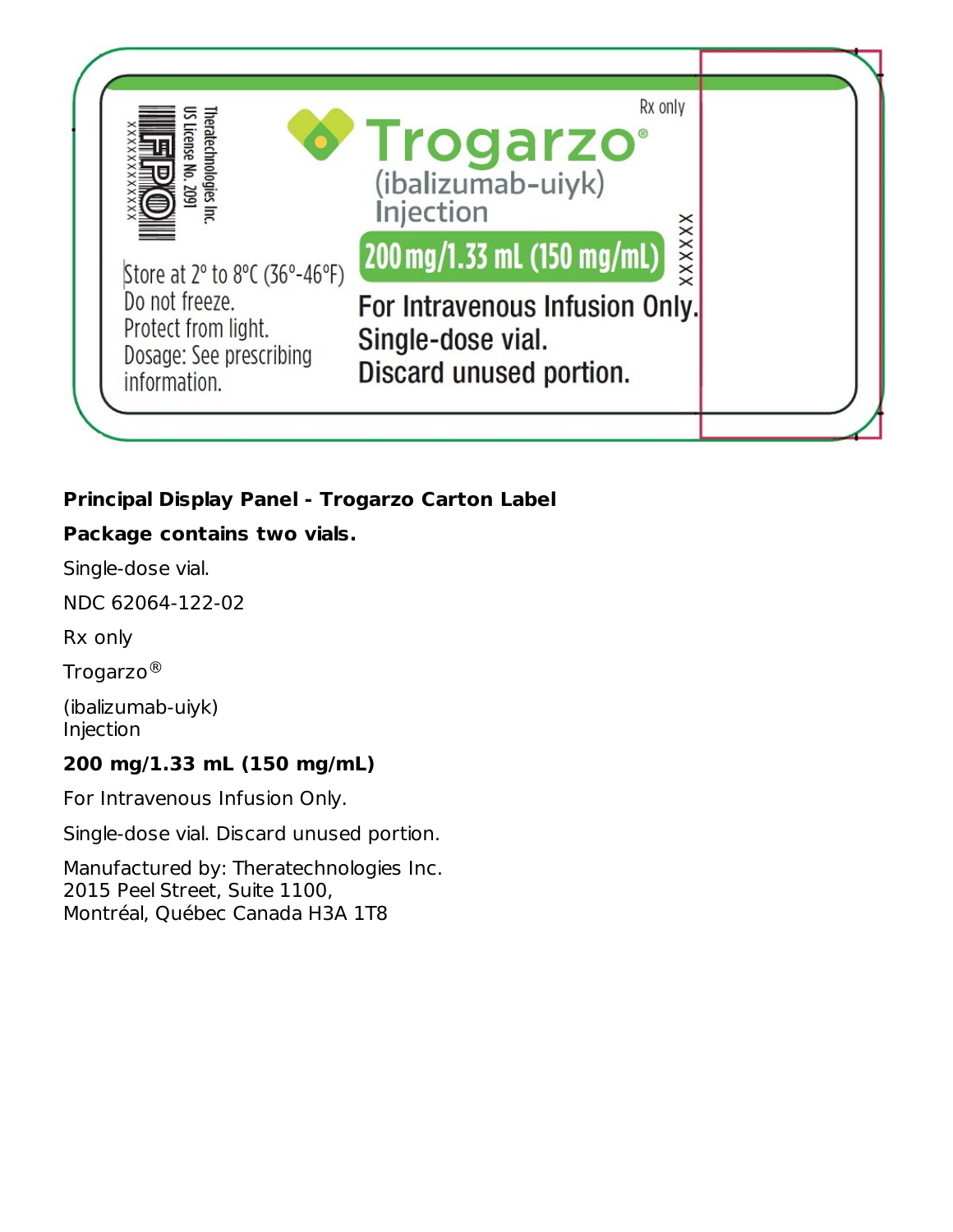

| <b>TROGARZO</b>                                                     |                         |                           |  |                 |  |
|---------------------------------------------------------------------|-------------------------|---------------------------|--|-----------------|--|
| ibalizumab injection, solution                                      |                         |                           |  |                 |  |
|                                                                     |                         |                           |  |                 |  |
| <b>Product Information</b>                                          |                         |                           |  |                 |  |
| <b>Product Type</b>                                                 | HUMAN PRESCRIPTION DRUG | <b>Item Code (Source)</b> |  | NDC:62064-122   |  |
| <b>Route of Administration</b>                                      | <b>INTRAVENOUS</b>      |                           |  |                 |  |
|                                                                     |                         |                           |  |                 |  |
| <b>Active Ingredient/Active Moiety</b>                              |                         |                           |  |                 |  |
| <b>Ingredient Name</b>                                              |                         | <b>Basis of Strength</b>  |  | <b>Strength</b> |  |
| <b>ibalizumab</b> (UNII: LT369U66CE) (ibalizumab - UNII:LT369U66CE) |                         | ibalizumab                |  | 150 mg in 1 mL  |  |
|                                                                     |                         |                           |  |                 |  |
| <b>Inactive Ingredients</b>                                         |                         |                           |  |                 |  |
|                                                                     | <b>Ingredient Name</b>  |                           |  | <b>Strength</b> |  |
| histidine (UNII: 4QD397987E)                                        |                         |                           |  |                 |  |
| sucrose (UNII: C151H8M554)                                          |                         |                           |  |                 |  |
| sodium chloride (UNII: 451W47IQ8X)                                  |                         |                           |  |                 |  |
| polysorbate 80 (UNII: 60ZP39ZG8H)                                   |                         |                           |  |                 |  |
| <b>HYDROCHLORIC ACID (UNII: QTT17582CB)</b>                         |                         |                           |  |                 |  |
| water (UNII: 059QF0KO0R)                                            |                         |                           |  |                 |  |